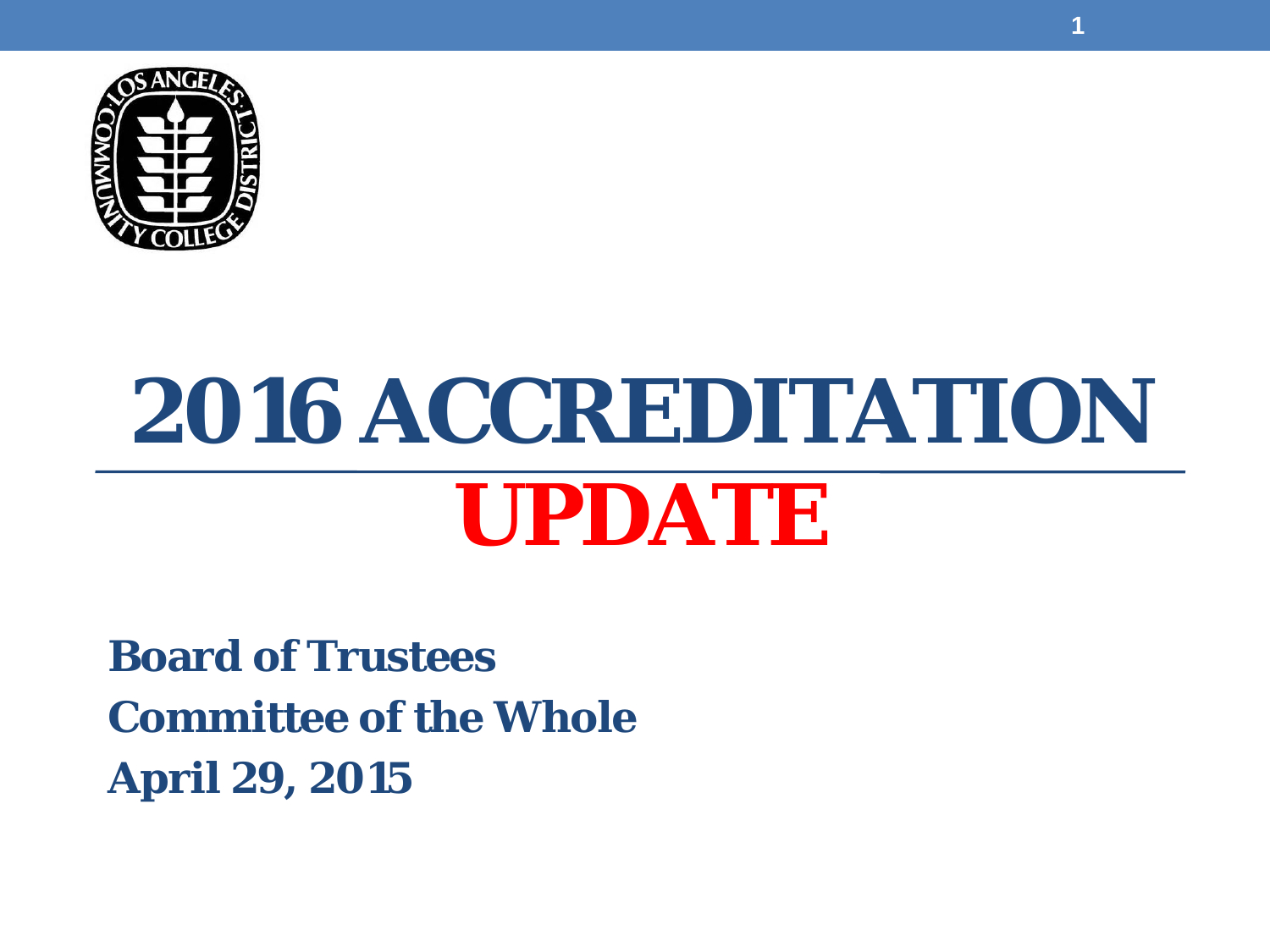# **Accreditation 2016:**

 **Where We've Been Where We Are Now Where We're Going**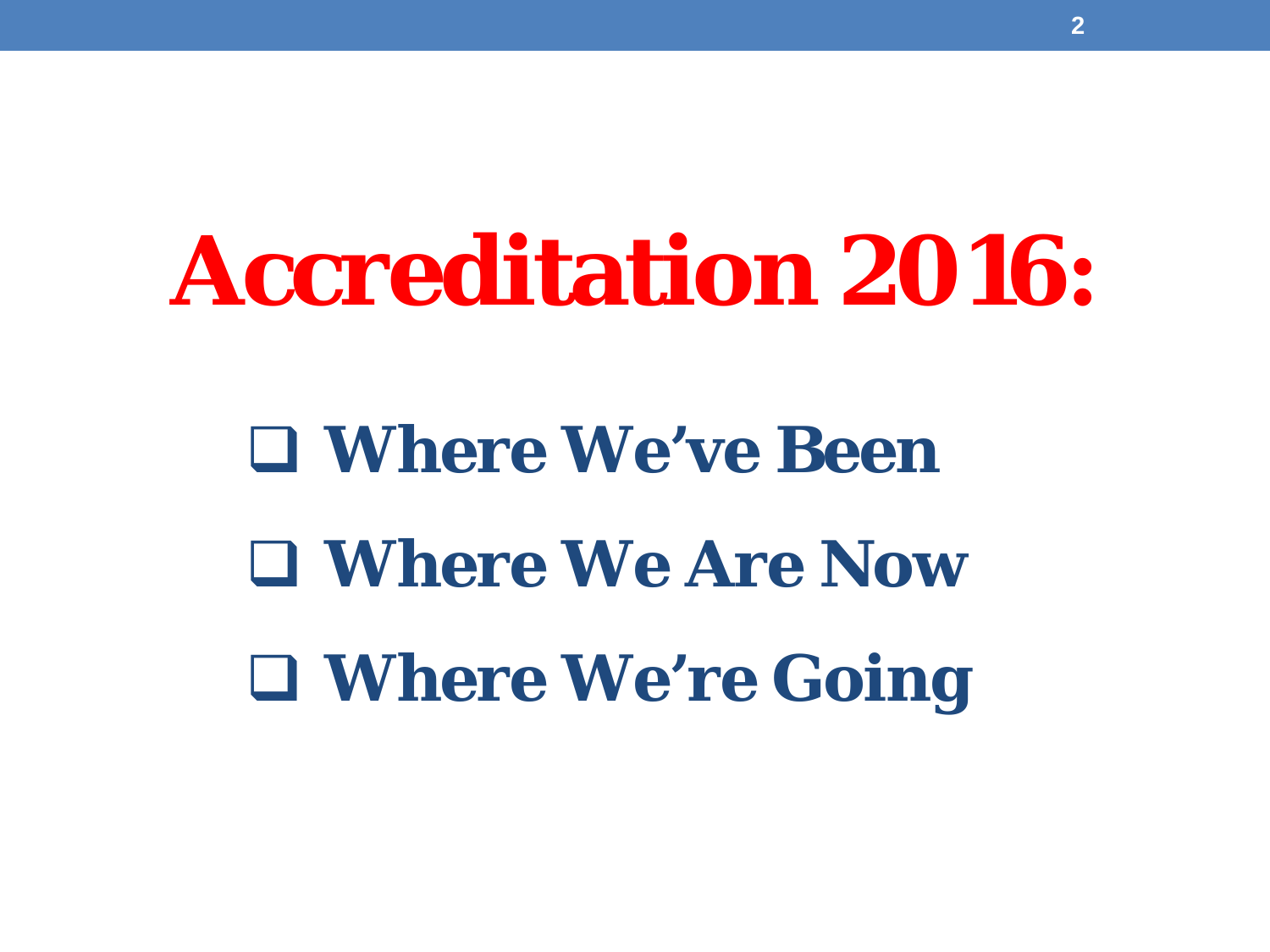# **Accreditation Recap: 2012-13**

#### **2012**

- Seaside Colleges file Self Studies (*January*)
- ACCJC responds to Seaside colleges' reports with request for District Special Report (*July*)
- ESC prepares responses to issues identified in Special Report (*Fall*)

#### **2013**

- ESC files Special Report with ACCJC (*April*)
- ACCJC site visit to ESC (*May*)
- ACCJC requests ESC Follow Up report (*July*)
- ESC files Follow Up report (*October)*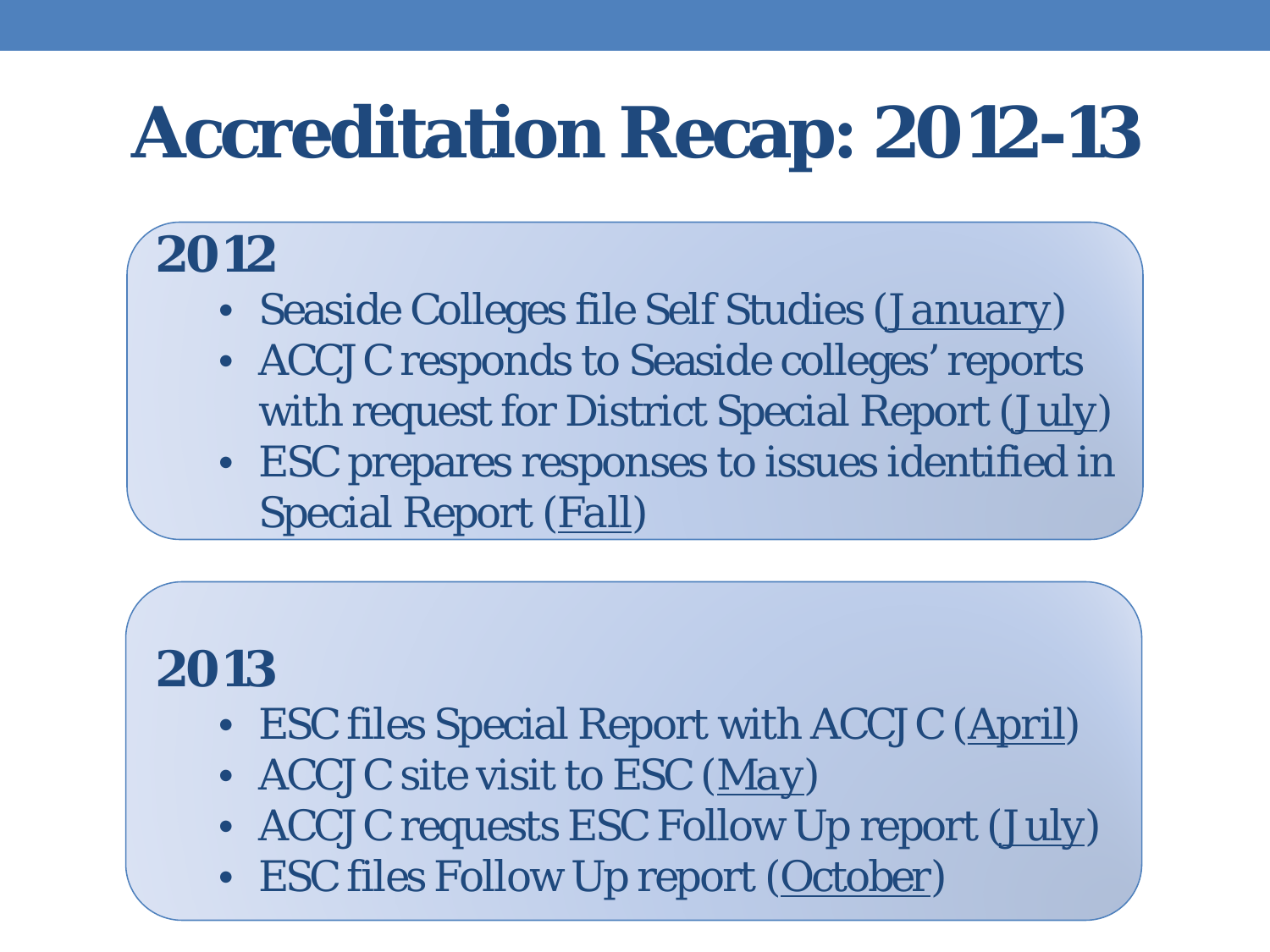## **Accreditation Recap: 2014-15**

#### **2014**

- ACCJC accepts ESC Follow Up report (*February*)
- ACCJC issues new standards (*June*)
- District responds to previous recs for inclusion in Seaside Mid-Term (*November*)
- ACCJC issues new Manual for Institutional Self-Evaluation (*December*)

#### **2015**

- Harbor, Southwest and West (Seaside) colleges file Mid-Term reports (*March*)
- Valley and Mission file Follow Up reports (*March*)
- ACCJC visits Valley (*April*)
- Colleges and ESC begin writing 2016 Self- Evaluation reports using new standards and format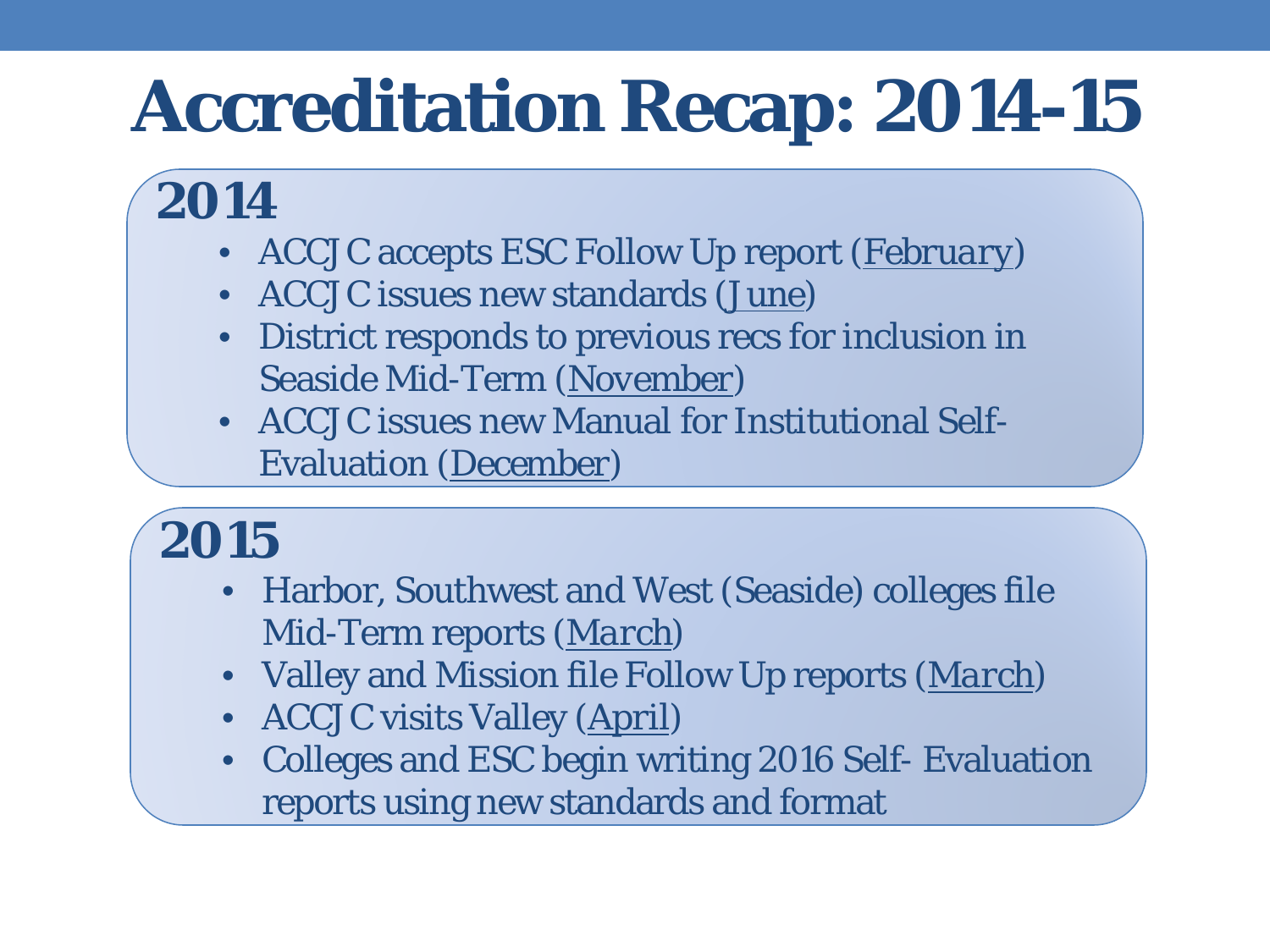## **Accreditation 2016**

#### **2016**

- All colleges on a simultaneous 7-year reporting cycle
- All nine LACCD colleges submit Self-Evaluations (*January*)
- All nine colleges and ESC receive site visits (*March*)

#### **Net impact on LACCD?**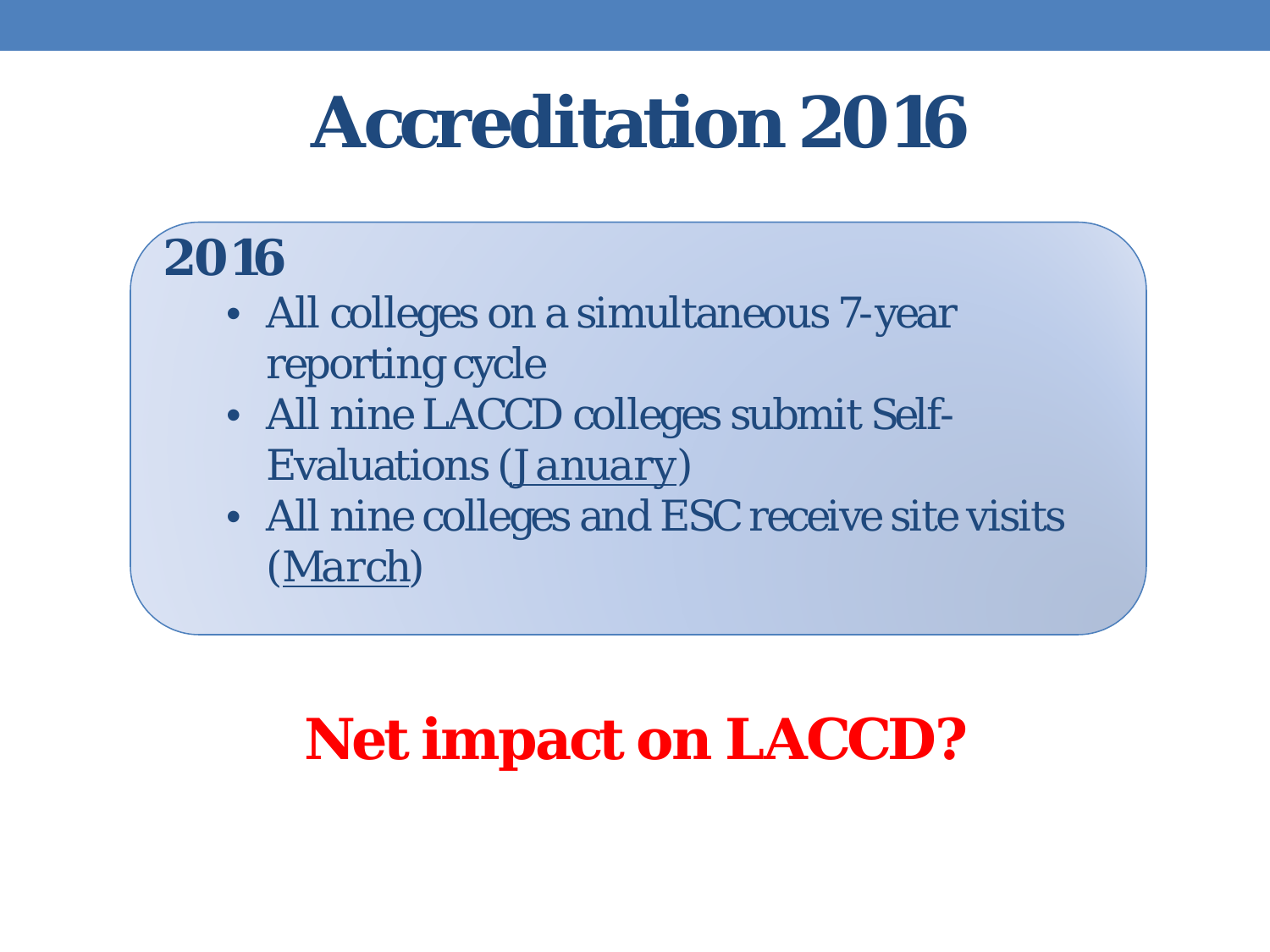## **Changes to Timeline: VISITS**

Harbor, Southwest, West (*Seaside*)

> Last visit: **Spring 2012**

Next visit (old timeframe): **Spring 2018**

> Next visit (new timeframe): **Spring 2016**

TOTAL LOSS = **-2 YEARS**

Mission, Pierce, Valley (*Valleyside*)

> Last visit: **Spring 2013**

Next visit (old timeframe): **Spring 2019**

> Next visit (new timeframe): **Spring 2016**

TOTAL LOSS = **-3 YEARS**

East, City, Trade-Tech (*Cityside*)

> Last visit: **Spring 2009**

Next visit (old timeframe): **Spring 2015**

> Next visit (new timeframe): **Spring 2016**

TOTAL GAIN = **+1 YEAR**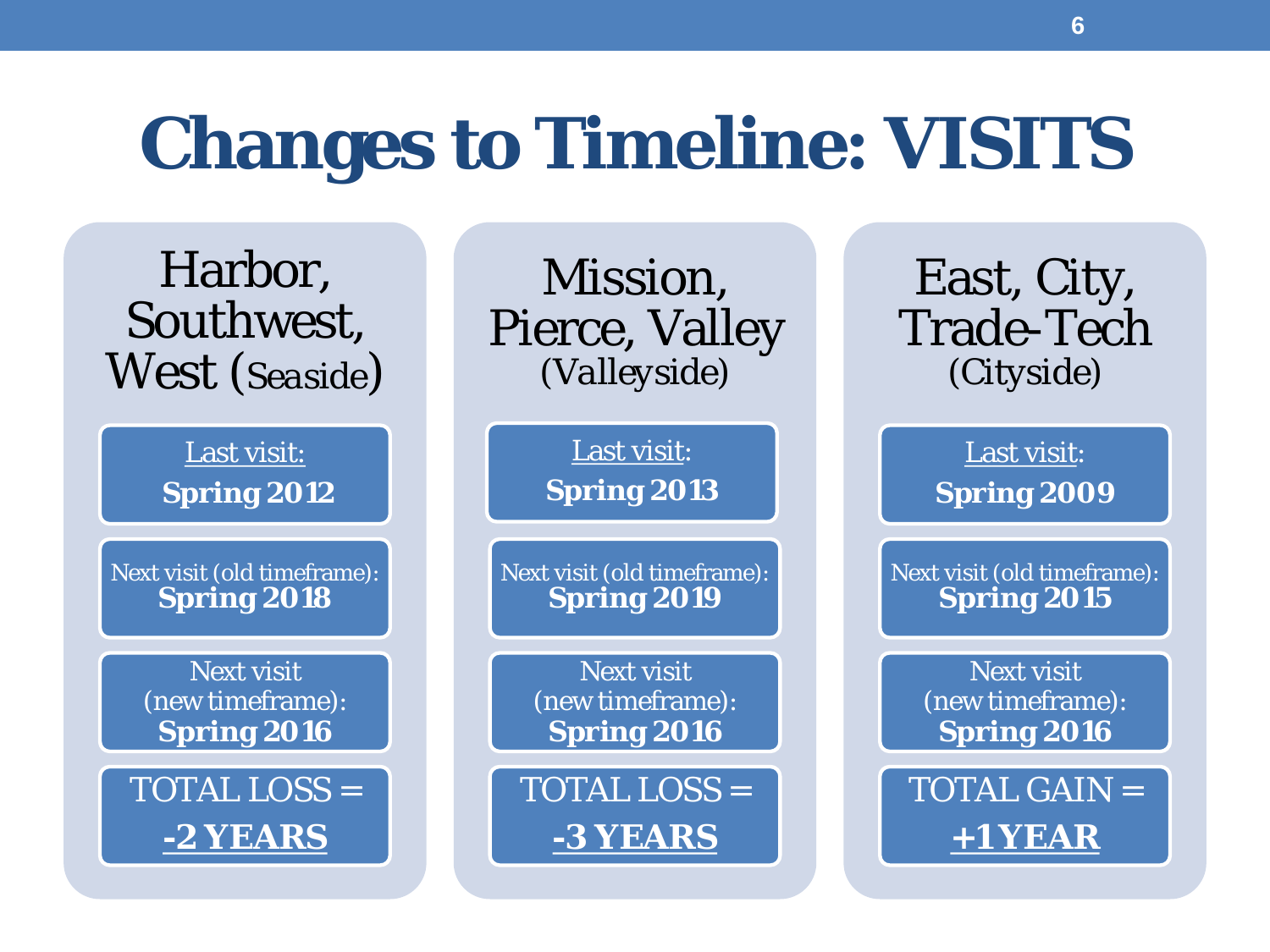## **Changes to Timeline: REPORTS**

Harbor, Southwest, West (*Seaside*)

**Self Study 2012**

**Follow Up Reports 2013, 2014; Mid-Term 2015**

**Self Study 2016**

Mission, Pierce, Valley (*Valleyside*)

**Self Study 2013**

**Follow Up Reports 2014, 2015** 

**Self Study 2016**

East, City, Trade-Tech (*Cityside*)

**Self Study 2009**

**Mid-Term 2012**

**Self Study 2016**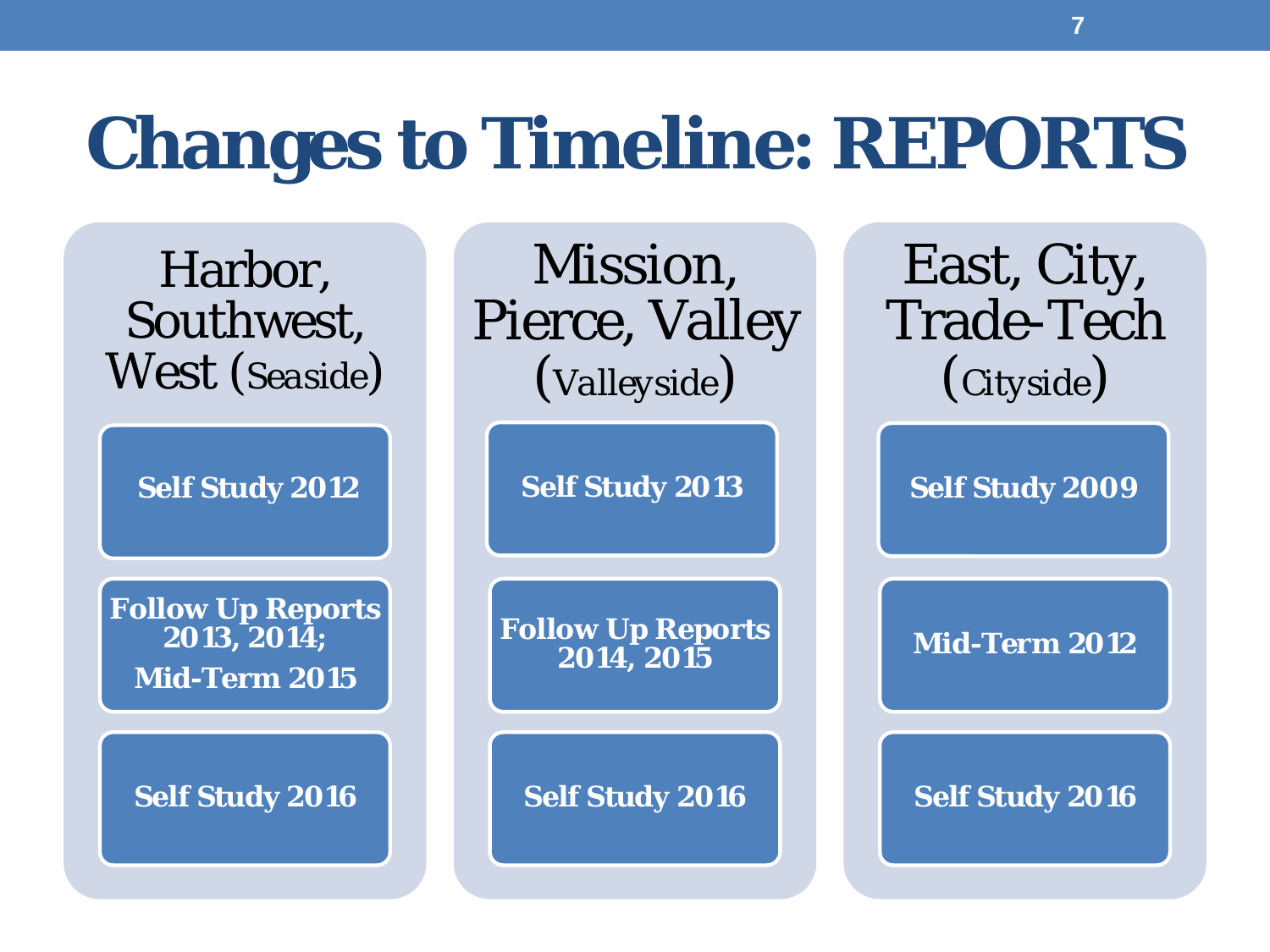# **Changes to ACCJC College Self-Evaluation Requirements**

- Changes to the standards (June 2014)
	- Standard subsections added
	- Increased emphasis on roles and accountability
- Changes to reporting requirements
	- Self Evaluation layout and components
	- **Qualitative essay added**
	- **ACCJC** published revisions in December 2014, January 2015 and February 2015
- Emphasis on **evidence-based reporting**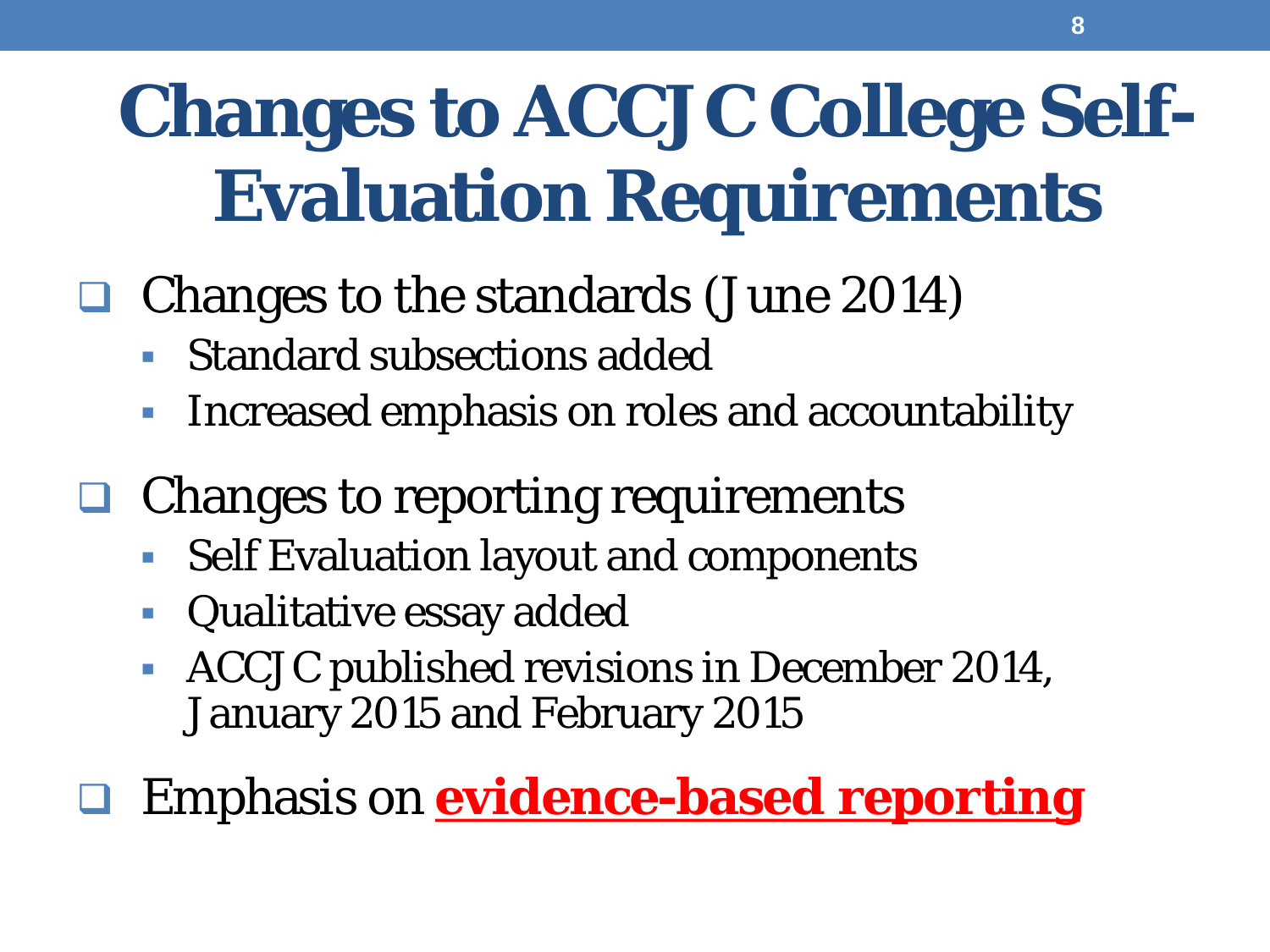## **The Board's Response: IESS Committee**

- Revamped mission to become "accreditation-centric", especially regarding deadlines
- $\Box$  IESS Committee agenda and reports must relate back to process on accreditation
- $\Box$  IESS held Special Committee meetings at all colleges filing reports (total of 5 thus far, including mid-term and follow-up) to ensure accessibility to college stakeholders
- $\Box$  Set standards to ensure consistent formatting for college reporting and presentations to ensure "apples to apples" comparisons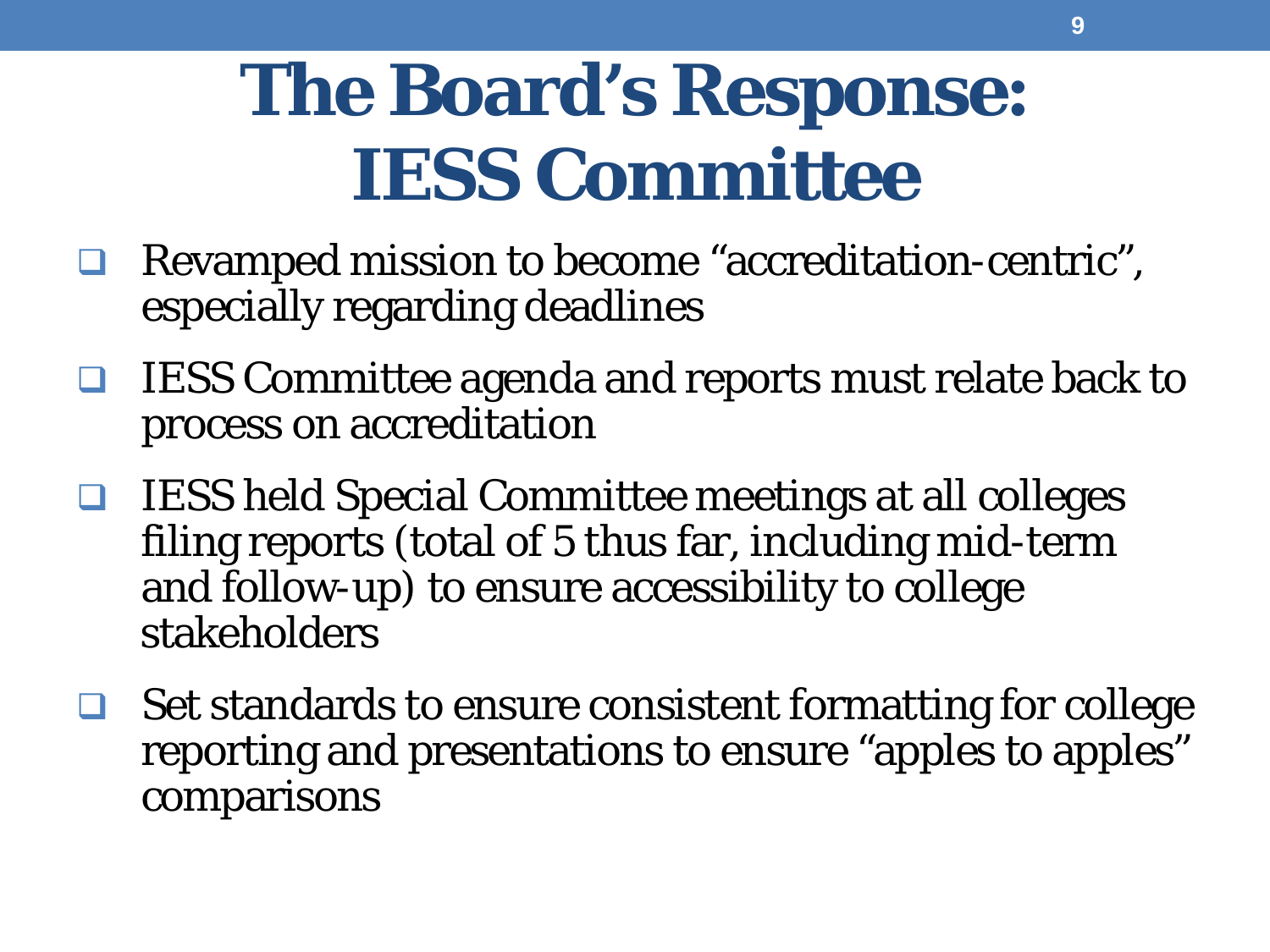## **The District's Response: ESC Focus Areas**

- I. Revitalize program review for all units in the ESC
- II. Support colleges with ESC evidence and content
- III. Strengthen student survey
- IV. Review and strengthen District-level planning and governance documents
- V. Strengthen EPIE infrastructure and **maximize limited resources** to support accreditation

#### **THE EPIE TEAM**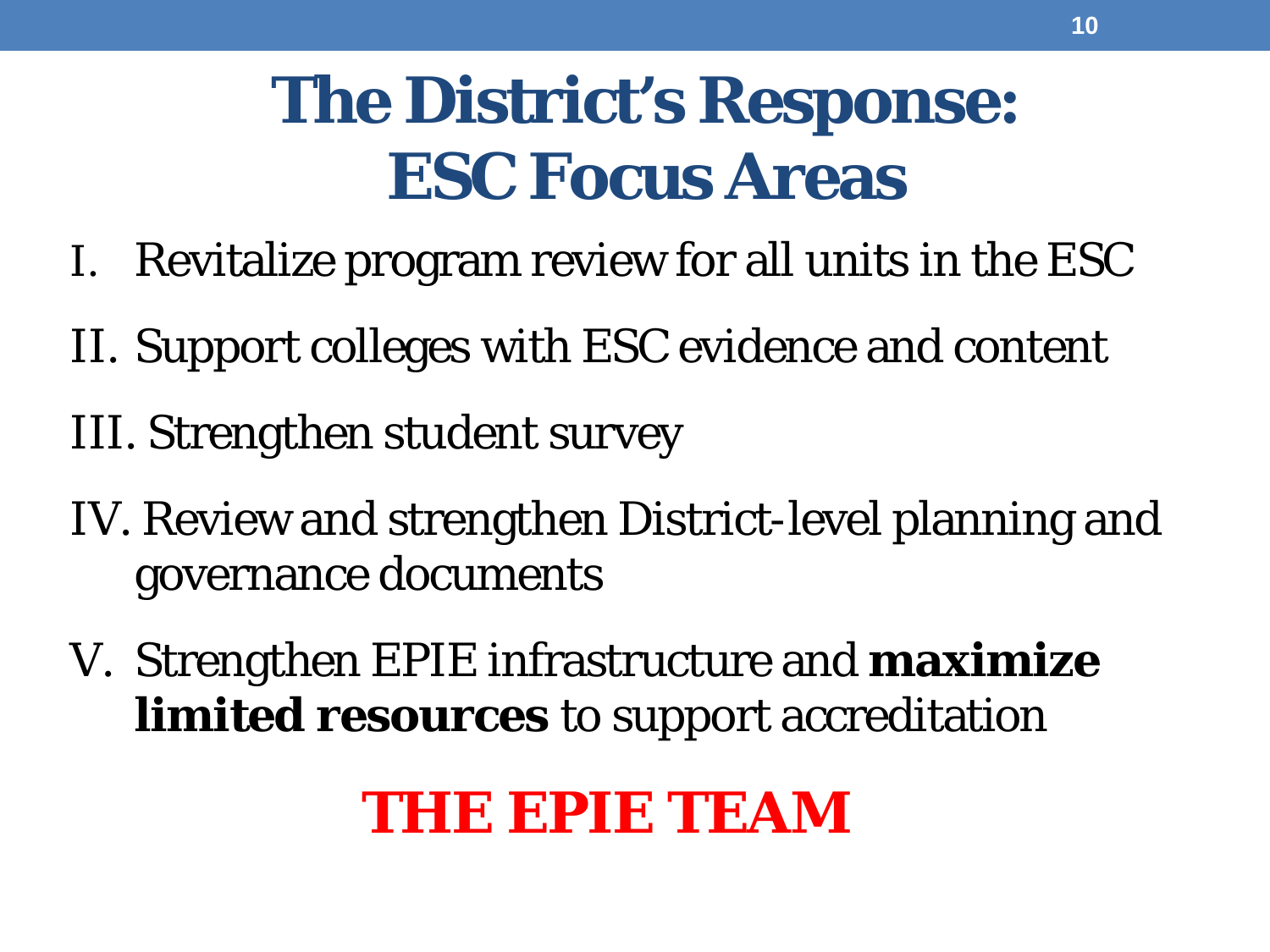## **I. Focus Area: Revitalize ESC Program Review**

- District Office Service Outcomes (DOSOs) in place since 2006, but needed "real" program evaluation to meet current standards
	- Matthew Lee contracted to help develop and administer a new program review process
	- Facilitated creation of Service Area Outcomes (SAOs) to comply with new standards
	- Conducted workshops for ESC staff
	- **Provided individual consultation to each ESC unit**
- By December 2014, each ESC unit had established 3 SAOs, measures and goals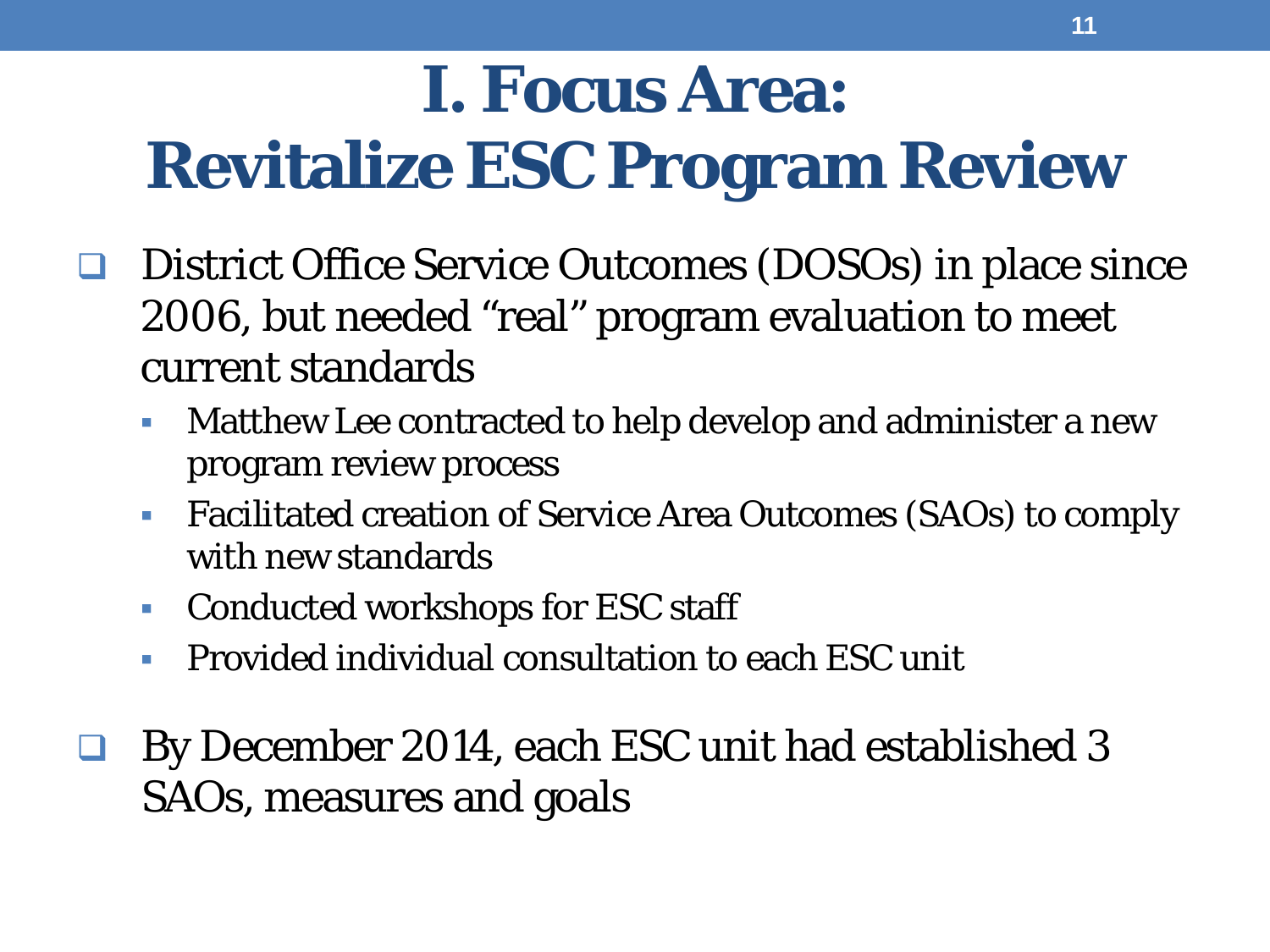## **Institutionalizing ESC's Program Review Cycle**

- $\Box$  User satisfaction surveys currently underway
- Assess each unit's SAOs via survey data and internal metrics
- **□** Set improvement goals
- Complete another cycle, with improvements, in by the time of the 2016 visit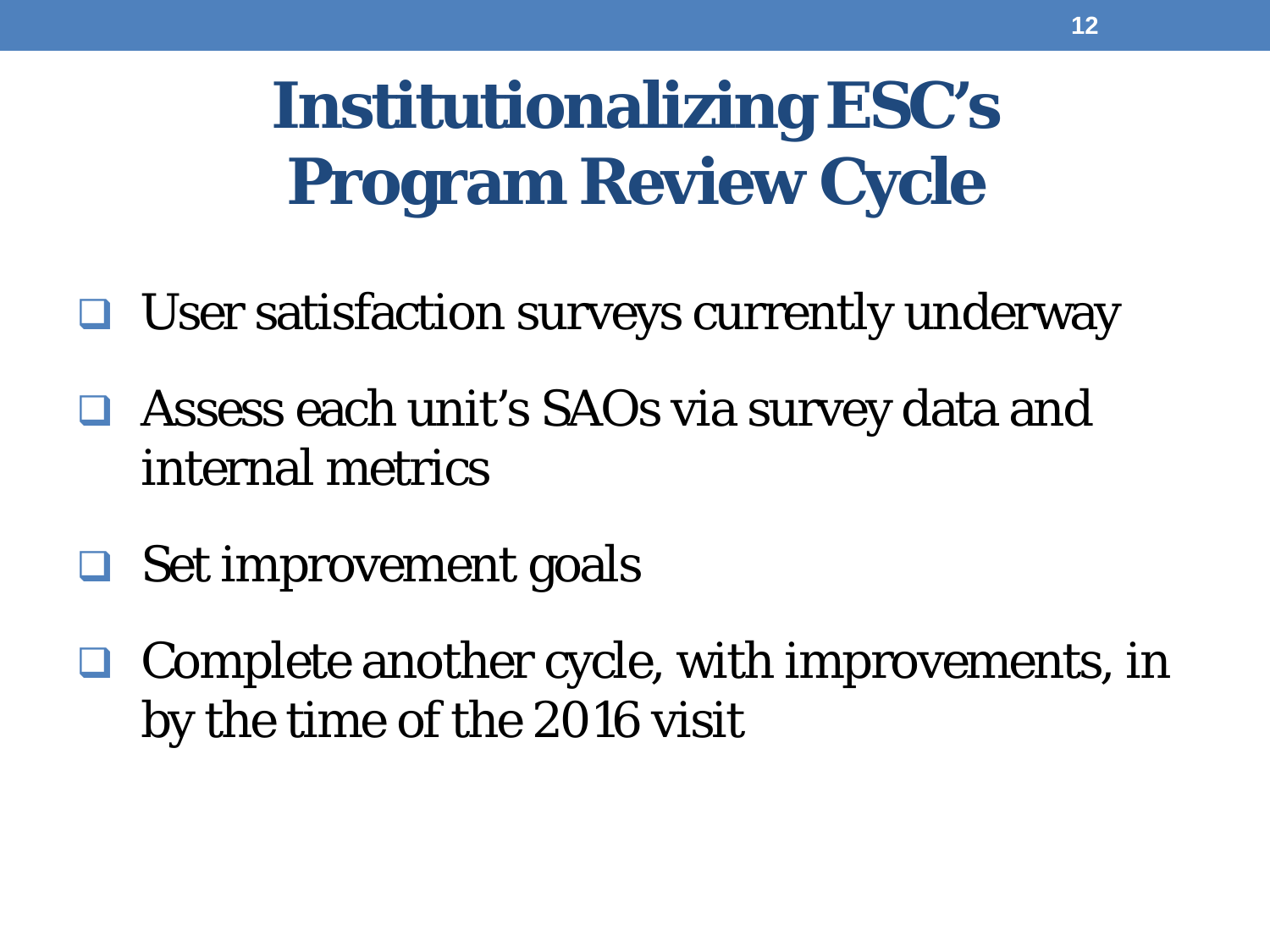## **ESC Districtwide User Survey**



#### 2014-2015 Survey of District Services

Please help District Services do a better job by telling us about your experience with the service that you are receving. Your responses are strictly confidential. Results will be used for program improvement.

#### **Services**

\*\* Use this scale to answer the following questions:  $1 =$  Dissatisfied to  $5 =$  Satisfied \*\*

|                                    |                |                |                |                |                | . .<br>. .     |
|------------------------------------|----------------|----------------|----------------|----------------|----------------|----------------|
|                                    | 1              | 2              | з              | 4              | 5              | N/A            |
| Chancellor's Office                | ⋒              | ◉              | ◉              | $\circledcirc$ | ∩              | ◉              |
| Accounting                         |                |                |                |                |                |                |
| <b>Budget</b>                      | $\circledcirc$ | $\circledcirc$ | ⊙              | ◉              | ◉              | $\circledcirc$ |
| <b>Business Services</b>           |                | ∩              | 66             |                |                |                |
| CFO / Treasurer                    | $\circledcirc$ | ◉              | ⊙              | ⊙              | $\circ$        | $\circledcirc$ |
| Diversity Programs                 |                | ⋒              | ⋒              |                |                |                |
| <b>Facilities</b>                  | O              | ⊙              | ⊙              | ⋒              | ⋒              | $\circledcirc$ |
| <b>General Counsel</b>             |                | ⋒              | ⋒              |                |                |                |
| <b>Human Resources</b>             |                | $\circledcirc$ | $\circledcirc$ | ∩              | $\circledcirc$ | $\circledcirc$ |
| <b>Information Technology</b>      |                | 6              | ⋒              |                |                |                |
| <b>Institutional Effectiveness</b> |                | ⊙              | ∩              | ∩              | $\circledcirc$ | $\circledcirc$ |
| <b>Internal Audit</b>              |                | ⋒              | ⋒              |                |                |                |
| <b>Personnel Commission</b>        |                | $\circ$        | O              | ⋒              | $\circledcirc$ | ⋒              |
| <b>Workforce Development</b>       |                | G              | ⊜              | ⋒              |                |                |

I am satisfied with how your office handles my requests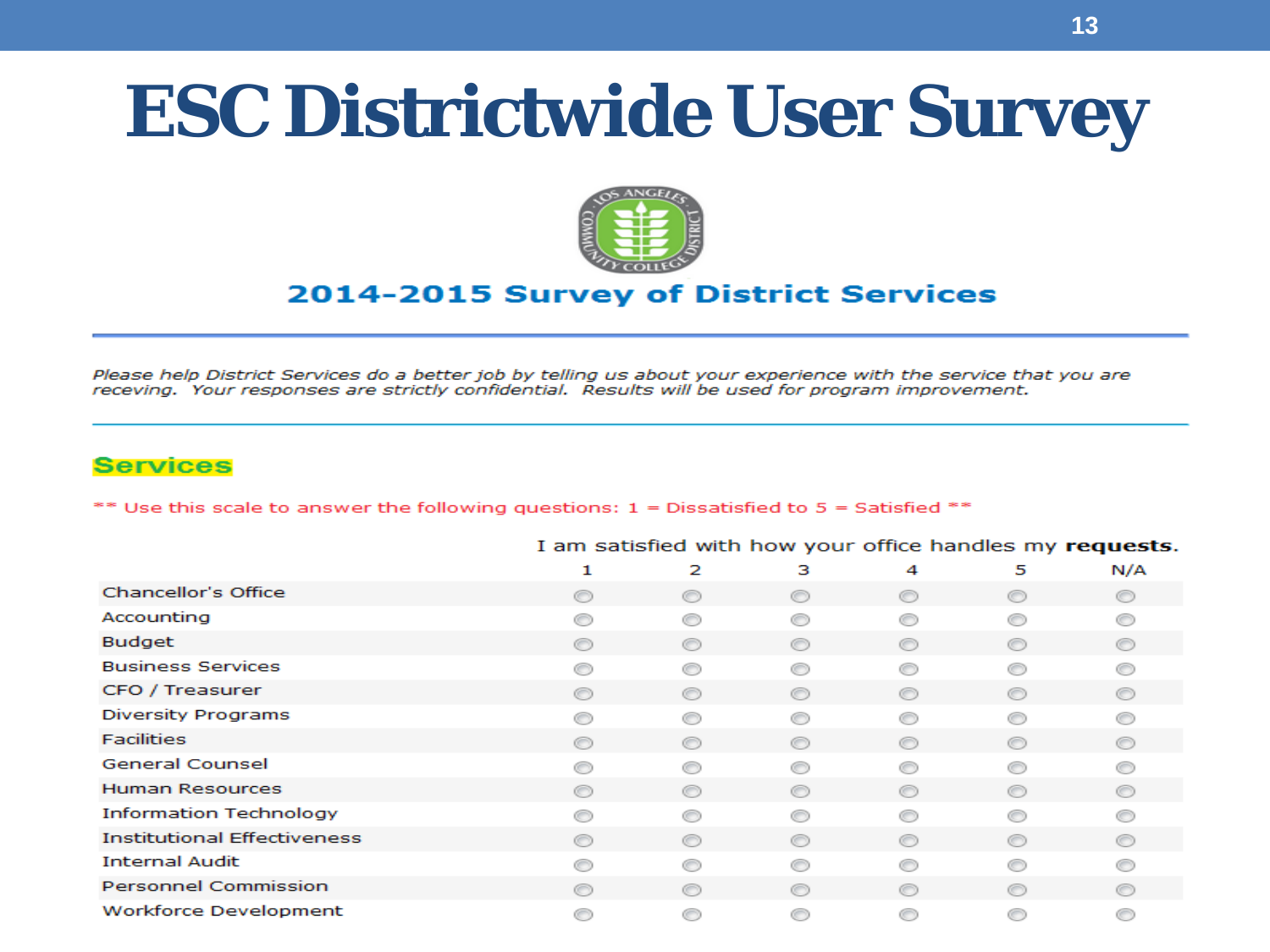## **ESC Program Review: 2015 and Onwards**

- $\Box$  Program review system for ESC being implemented via software already used at Mission and Valley (in-house program, limited cost)
- Joint venture: District IT is providing secured server space and technical support, IE is providing user support
- $\Box$  Institutional Effectiveness staff will assist ESC units with annual program review activities, ensuring a **continuous improvement cycle**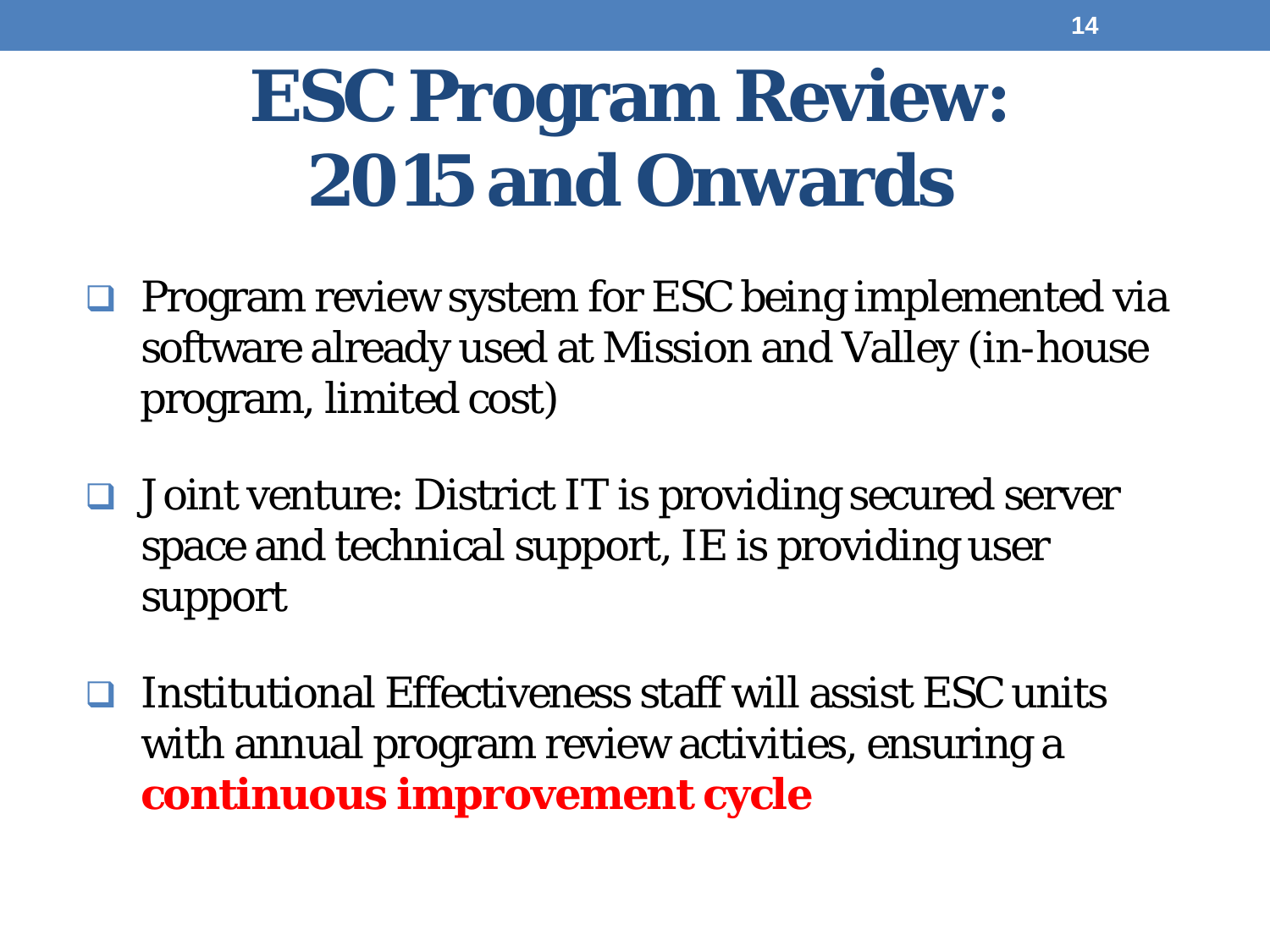## **II. Focus Area: District Evidence and Reports**

- **Q** Previously, ESC provided individual reports/responses to each college as their cycle came up (Seaside, Valleyside, Cityside)
- $\Box$  Three different cycles = three different sets of evidence, provided at staggered intervals
- **□ All reports were provided as Word documents, with** evidence included in the appendix of each report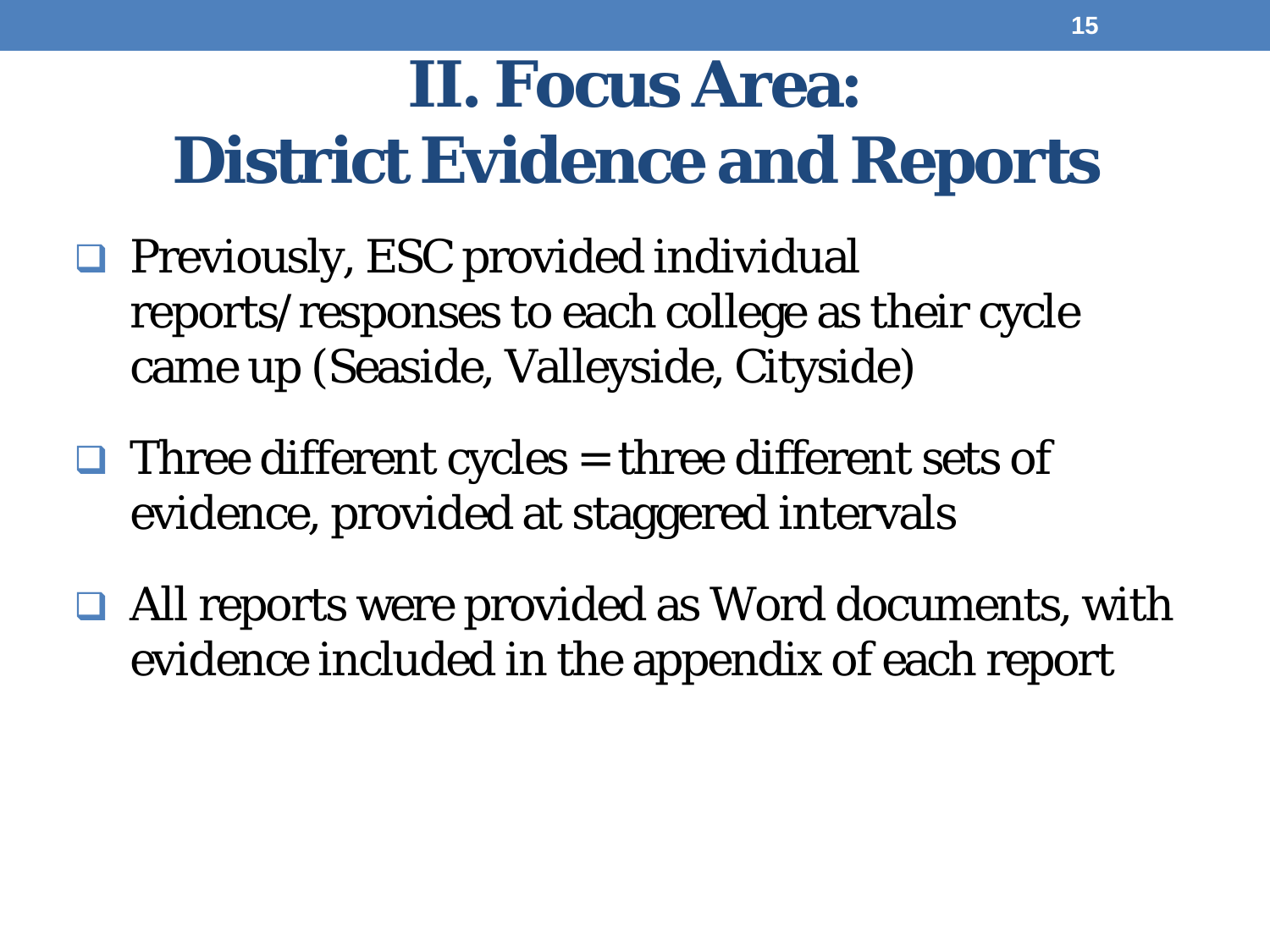# **Reporting Challenges for 2016**

- No cross-referencing system  $=$  no way to track evidence used across multiple reports
- No way to update evidence between reports
- New ACCJC requirements: evidence MUST be provided electronically
- 128 subsections of the new Accreditation Standards (June 2014) must be responded to with evidence
- ESC will provide narrative and evidence for 29 of these subsections
- Huge file management (logistical) problem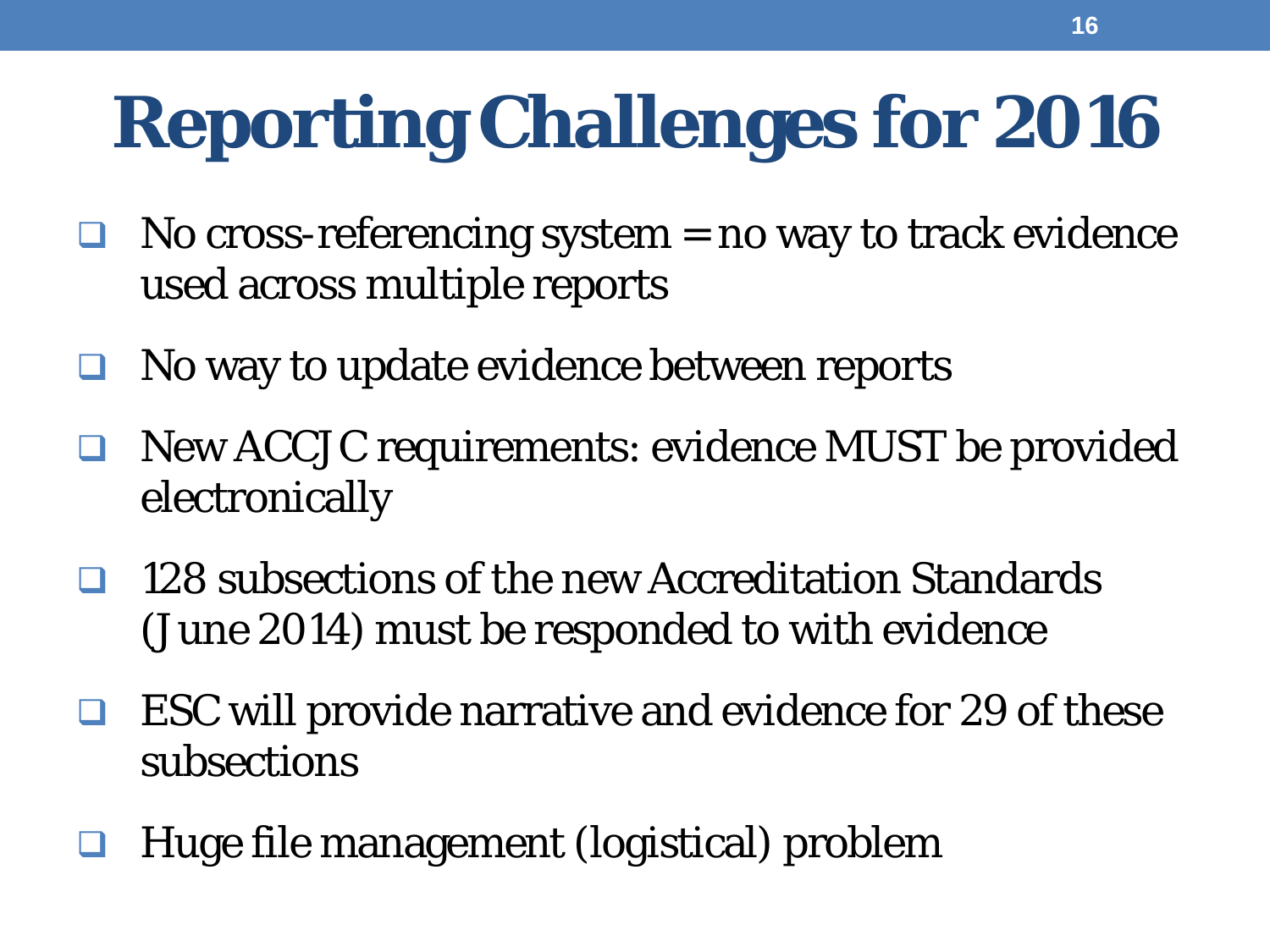## **Create an Online**

## **Document Management System**

- Catalog evidence from all reports back to 2013 (or earlier, depending on context)
- Convert all files to pdf's, create a cross-referencing system
- Upload all documents to a new LACCD Intranet site (SharePoint)
- Create separate evidence folders for the 29 Standard subsection the District is responsible for content
- Hyperlink evidence on SharePoint site to individual standards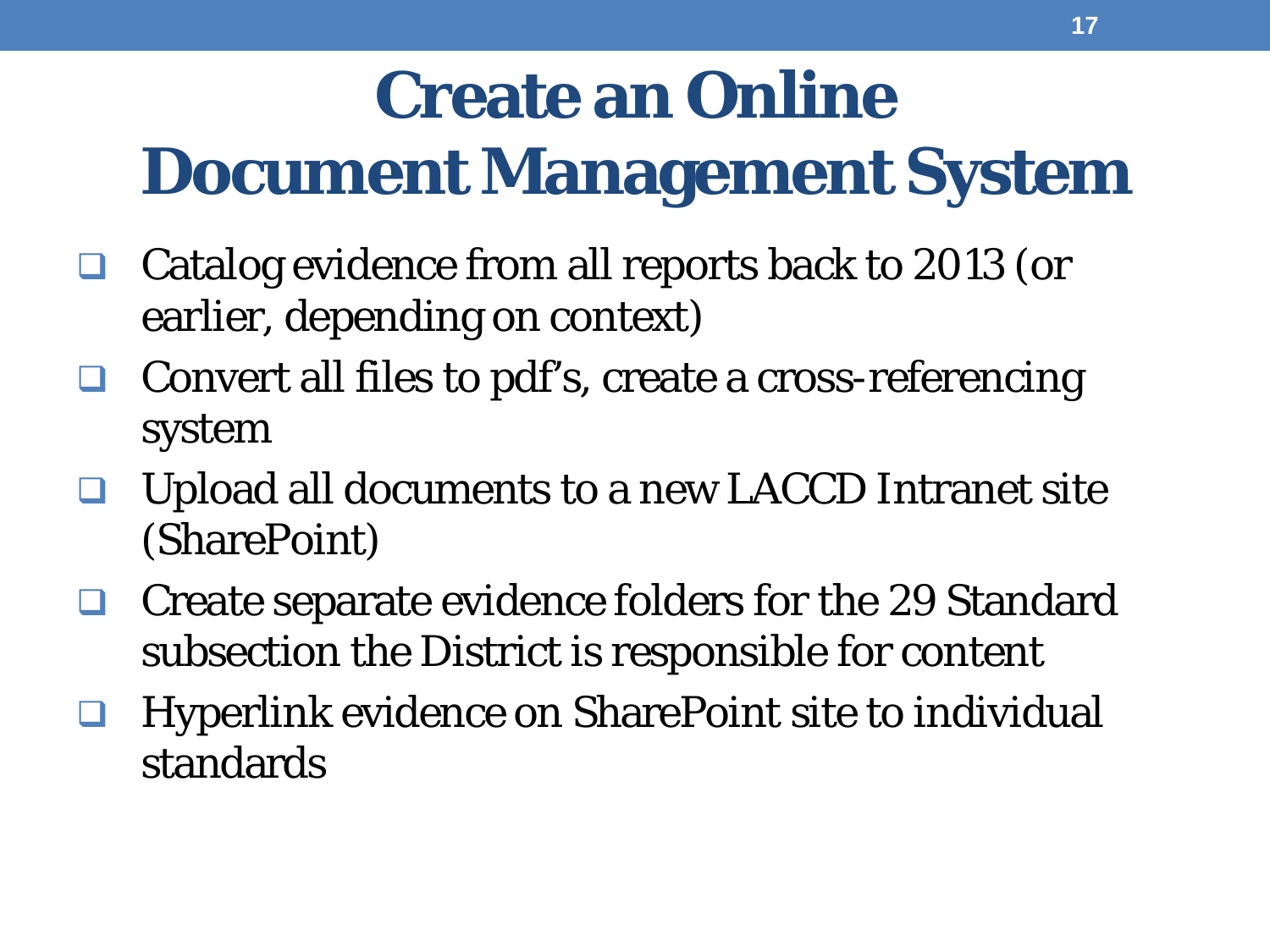#### **All Documents Accessible Through New District Intranet Site http://spidev.laccd.edu**

| W<br><b>ADMINISTRATIVE</b><br><b>HOME</b>                 | LOS ANGELES COMMUNITY COLLEGE DISTRICT<br><b>COUNCILS &amp; COMMITTEES</b><br><b>PROJECTS</b> | Search the LACCD Intranet                                                                    | <b>FOLLOW</b><br>Go!<br><b>Sign-in</b><br>here                                                                                 |
|-----------------------------------------------------------|-----------------------------------------------------------------------------------------------|----------------------------------------------------------------------------------------------|--------------------------------------------------------------------------------------------------------------------------------|
| Announcements<br>No Items are currently available. Please | PROPOSED 2014 - 2015 BUDGET PRESENTED TO BOARD OF TRUSTEES<br><b>New Documents</b>            | <b>My Memberships</b><br><b>SharePoint Sites</b><br><b>My Applications</b><br>LACCD Homepage | • Campus users<br>received email<br>w/login info<br>$\bullet$ Go!<br><b>- District users</b><br>use their<br>computer<br>login |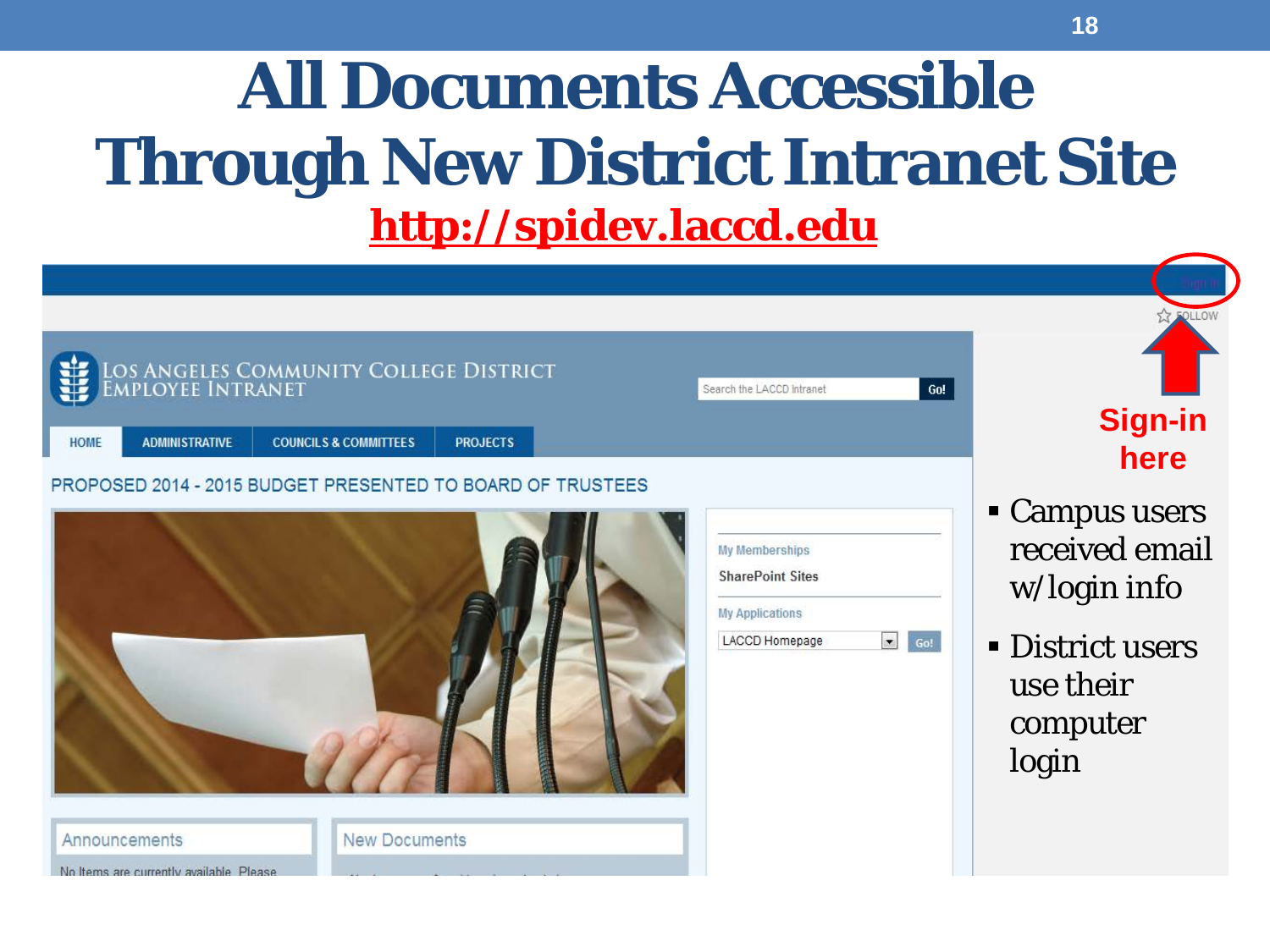## **Click the Accreditation Link**

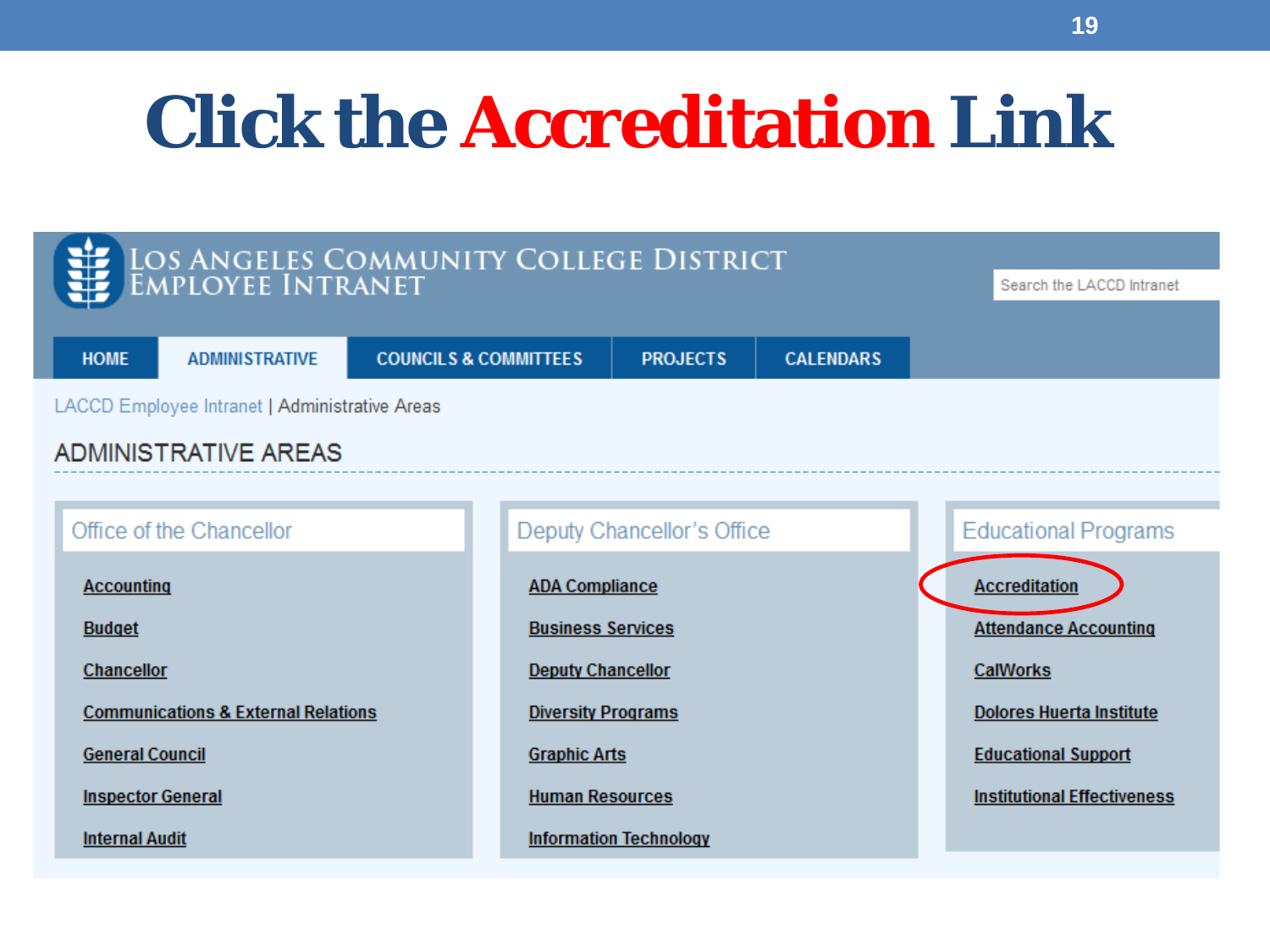## **Two Folders of Accreditation Evidence**

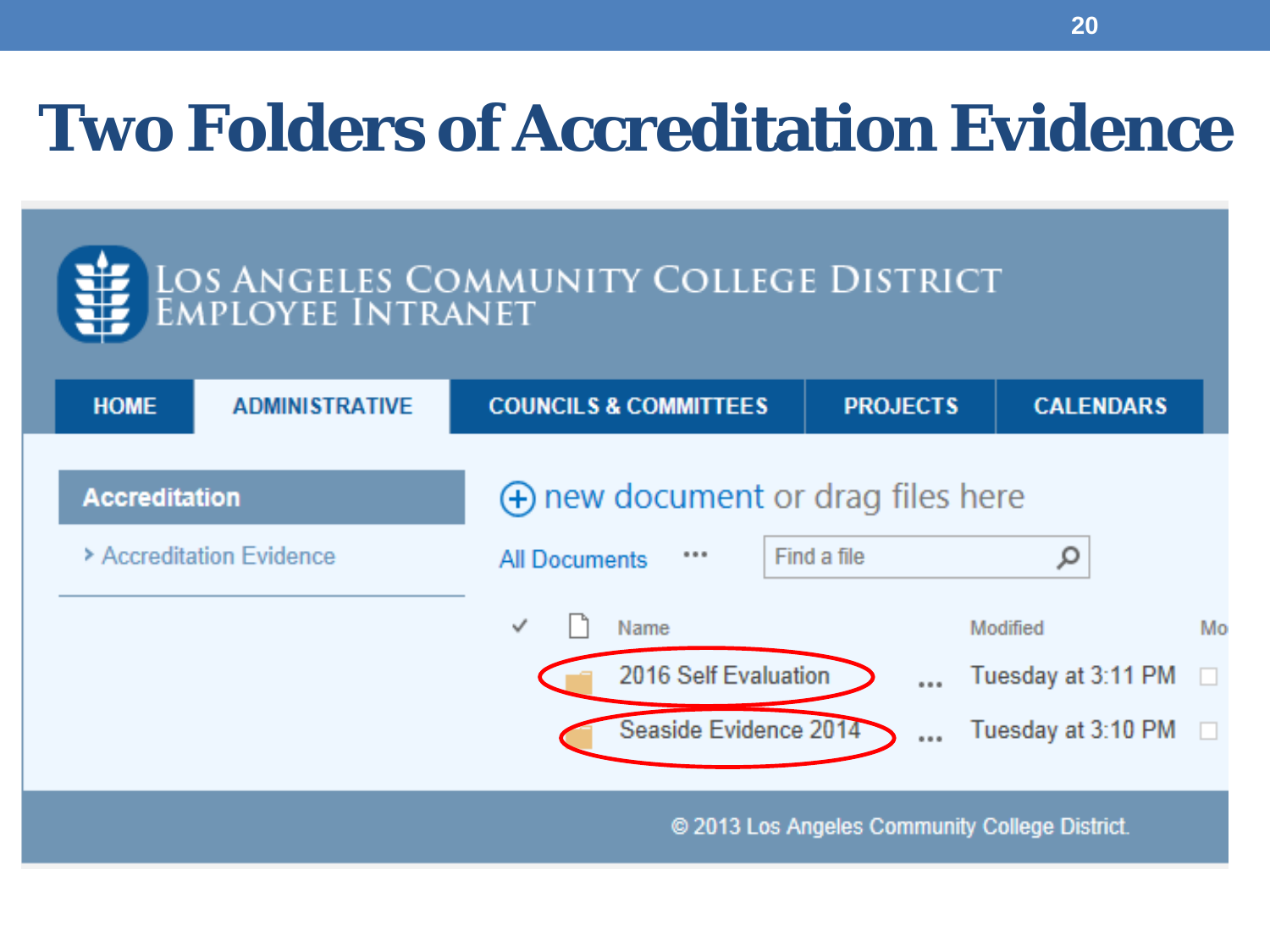#### **District-Level Evidence Organized by Standard Subsection**

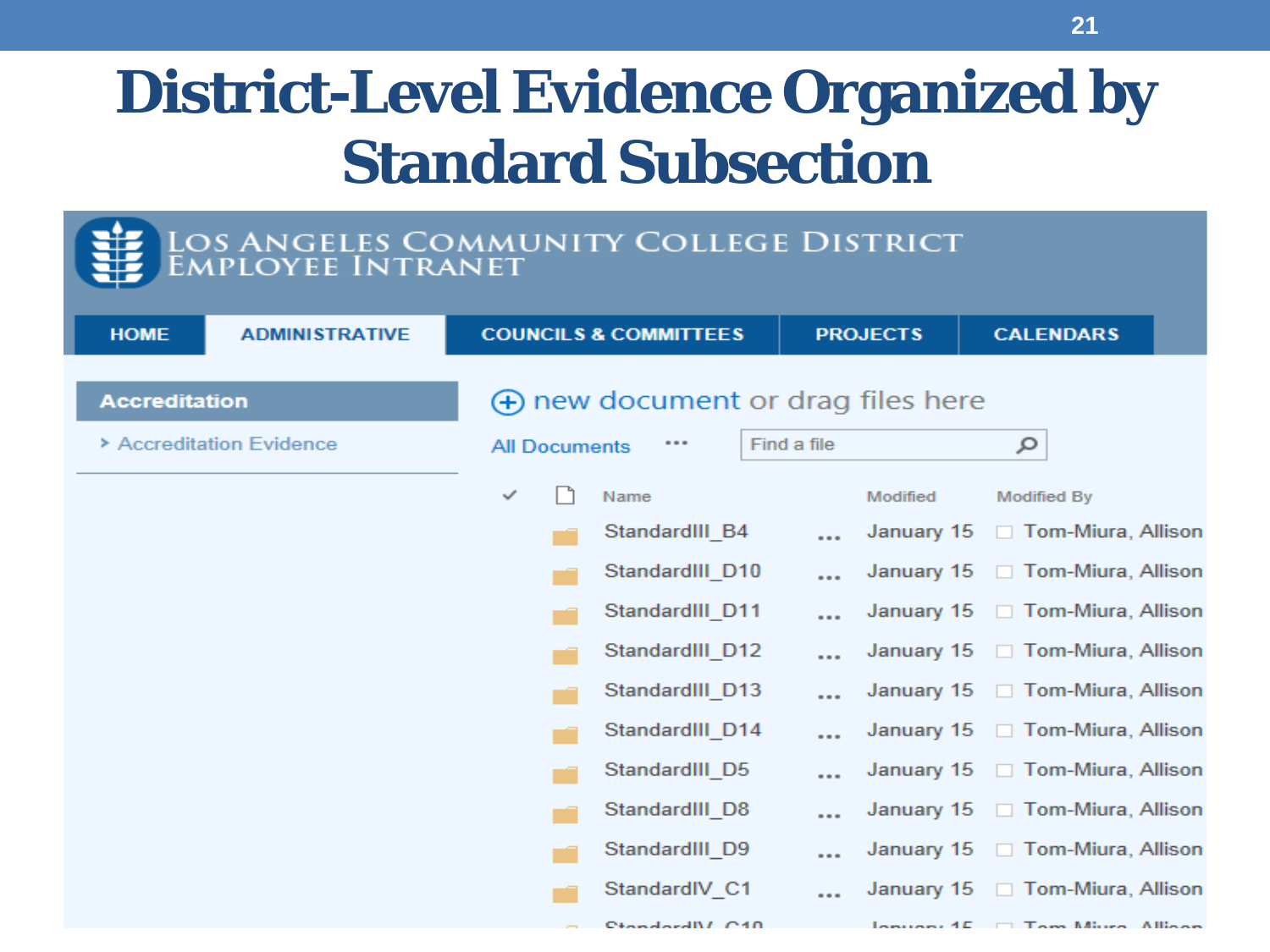## **Self Evaluation Evidence Files**

| LOS ANGELES COMMUNITY COLLEGE DISTRICT<br>EMPLOYEE INTRANET |                      |                                  |                                                            |                  |                      |                           |
|-------------------------------------------------------------|----------------------|----------------------------------|------------------------------------------------------------|------------------|----------------------|---------------------------|
|                                                             |                      |                                  |                                                            |                  |                      | Search the LACCD Intranet |
| <b>HOME</b><br><b>ADMINISTRATIVE</b>                        |                      | <b>COUNCILS &amp; COMMITTEES</b> | <b>PROJECTS</b>                                            | <b>CALENDARS</b> |                      |                           |
| <b>Accreditation</b>                                        |                      |                                  | $\left(\frac{1}{2}\right)$ new document or drag files here |                  |                      |                           |
| > Accreditation Evidence                                    | <b>All Documents</b> |                                  | Find a file                                                | ٩                |                      |                           |
|                                                             | ✓                    | Name                             |                                                            |                  | Modified             | <b>Modified By</b>        |
|                                                             | 匷                    |                                  | BOT Agd FPD4 4 15 2015 **                                  |                  | Yesterday at 5:36 PM | $\Box$ Tom-Miura,         |
|                                                             | 醞                    | BOT_Min_4_30_2014_p3             |                                                            | 0.0.0            | April 16             | $\Box$ Tom-Miura,         |
|                                                             | 爴                    |                                  | BuildLACCDNewsltr_Feb2015                                  |                  | April 15             | $\Box$ Tom-Miura,         |
|                                                             | 國                    |                                  | Coll_StrExc_Plns_1_30_2015                                 |                  | February 11          | $\Box$ Tom-Miura,         |
|                                                             | 匷                    |                                  | CollBudgtRecPlanSum 6 17 14                                |                  | February 26          | $\Box$ Tom-Miura,         |
|                                                             | 匷                    |                                  | ConnectLACCDFeasRpt_6_16_14 **                             |                  | Yesterday at 5:37 PM | $\Box$ Tom-Miura,         |
|                                                             | 匷                    |                                  | CustdlEnhExecSum_7_23_2014                                 | 0.0.0            | February 25          | $\Box$ Tom-Miura,         |
|                                                             | 匷                    |                                  | CustdlSvcsEnhPgm_7_23_2014                                 |                  | February 11          | $\Box$ Tom-Miura,         |
|                                                             | 爴                    | DCOC_Min_11_21_2014              |                                                            |                  | February 11          | $\Box$ Tom-Miura,         |
|                                                             | 匷                    | DCOCAnnlRpt 2012 2013            |                                                            | 0.0.0            | April 15             | $\Box$ Tom-Miura,         |
|                                                             | 匷                    | DCOCAnnlRpt_2013_2014            |                                                            | 0.0.0            | April 15             | $\Box$ Tom-Miura,         |
|                                                             | 匷                    |                                  | Fac Life Cyc Custdl 5 28 14                                |                  | February 11          | $\Box$ Tom-Miura,         |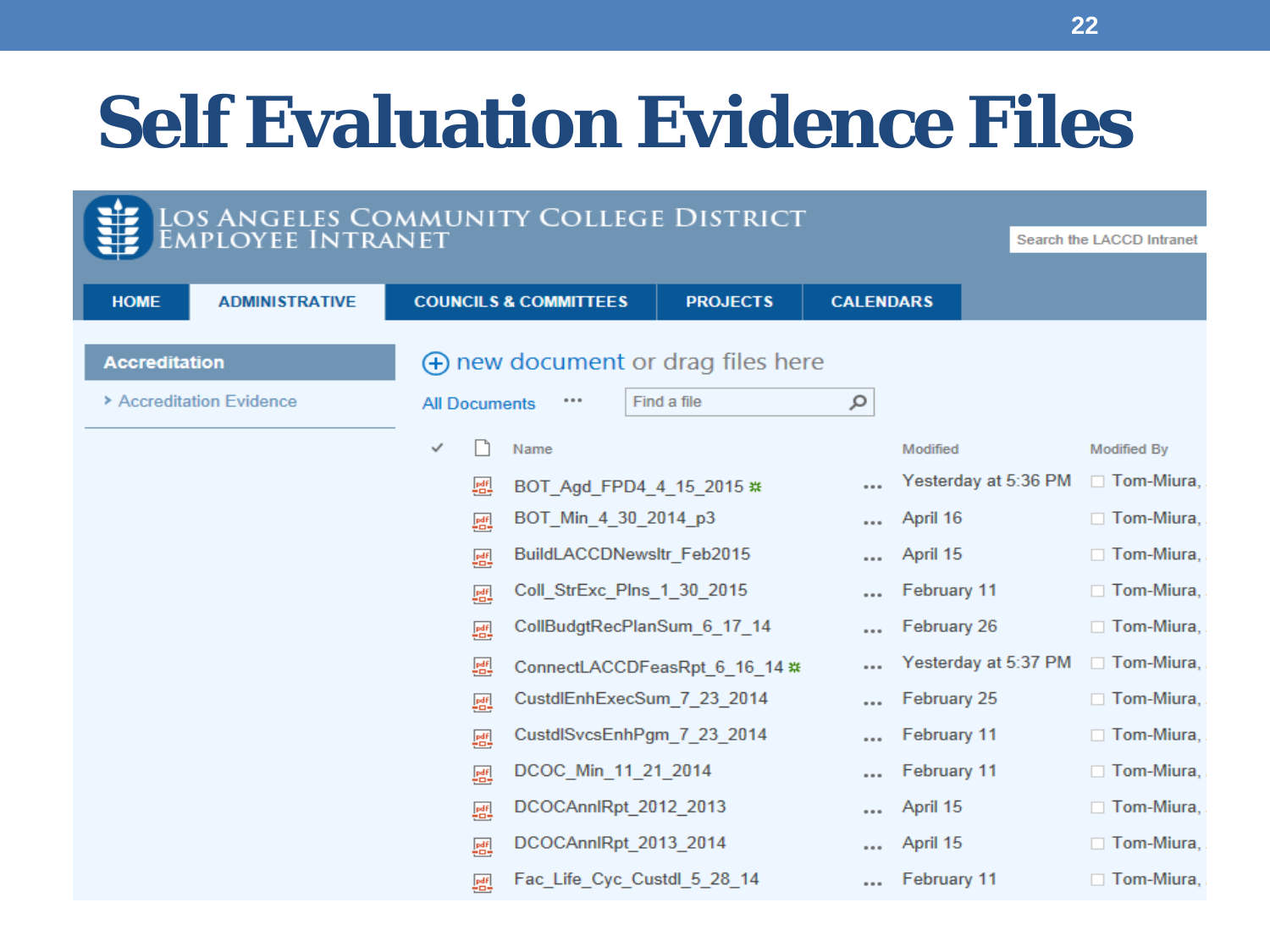#### **Self Evaluation Evidence Cross-Listing (250+ documents)**

| EV# | <b>DATE</b>               | <b>FILE NAME</b>                 | <b>TITLE/DESCRIPTION</b>                                                                                                                | <b>AUTHOR</b><br><b>PRESENTER REF</b> | <b>CROSS-</b>                | <b>NOTES</b>     |
|-----|---------------------------|----------------------------------|-----------------------------------------------------------------------------------------------------------------------------------------|---------------------------------------|------------------------------|------------------|
|     | facilities and equipment. |                                  | III.B.4. Long-range capital plans support institutional improvement goals and reflect projections of the total cost of ownership of new |                                       |                              |                  |
| 13  | 7/23/2014                 |                                  | CustdlEnhExecSum_7_23_2014   LACCD Custodial Services Enhancement<br>Program Executive Summary; total cost<br>utilization               | Duane Hickling                        |                              | uploaded 2/25    |
| 14  | 6/17/2014                 | CollBudgtRecPlanSum_6_17_1       | College Budget Recovery Plan executive<br>summary                                                                                       | James O'Reilly                        | 3.D.5.<br>3.D.10.            | uploaded 2/26    |
| 15  | 6/16/2014                 | FMPOC_Min_6_16_2014              | FMPOC minutes: Reviewed and approved<br>draft Pierce Facilities Master Plan and<br>Connect LACCD Project Validation                     |                                       | SS-R1,<br>11/2014,<br>3.D.14 | uploaded         |
| 16  | 6/14/2014                 | ConnectLACCDFeasRpt 6_14<br>2014 | Feasibility Report on Connect LACCD PPT                                                                                                 |                                       |                              | uploaded<br>4/23 |
| 17  | 5/28/2014                 | Fac_Life_Cyc_Custdl_5_28_14      | AECOM Facilities Lifecycle Review and<br>Custodial & Building Maintenance Analysis;<br>total cost of ownership                          | AECOM&<br>Hinkling                    | SS-R1,<br>11/2014            | uploaded         |
| 18  | 5/28/2014                 | FMPOC_Min_5_28_2014              | FMPOC Minutes: Reviewed and approved<br>AECOM Facilities Lifecycle Review and<br>Custodial & Building Maintenance Analysis              |                                       |                              | uploaded         |
| 19  | 4/30/2014                 | BOT_Min_4_30_2014_p3             | BOT Minutes approved TCO resolution                                                                                                     |                                       |                              | uploaded 4/16    |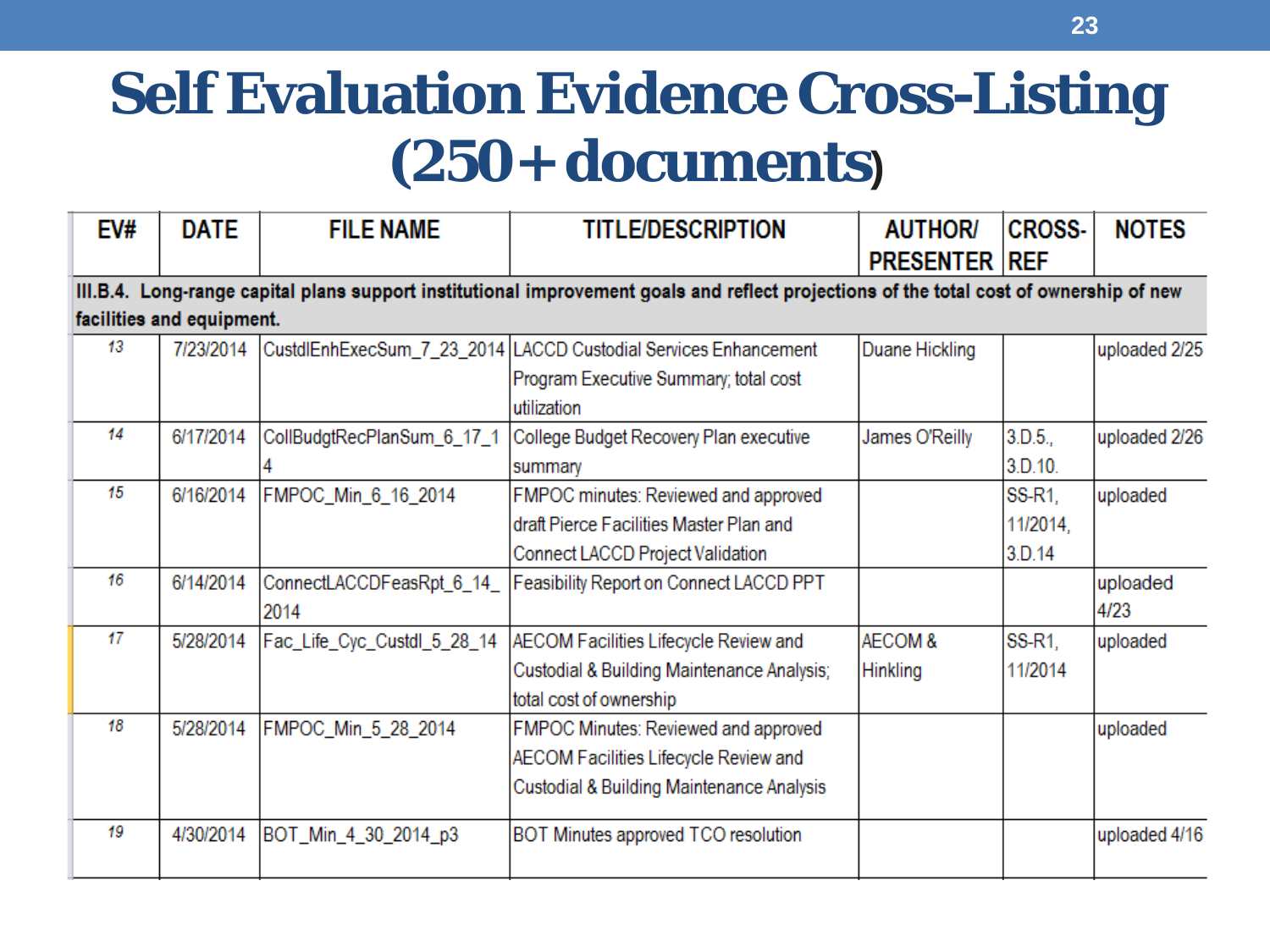## **III. Focus Area: Districtwide Student Survey**

- First administered in 1996; biennially since 2007
- Originates with EPIE and the District Research Council
- Survey topics remain generally consistent, however, questions revised over time for relevance
- Administered in-class by faculty members and online for distance-education courses
- $\Box$  Classes are selected based on random sampling, allowing colleges to draw conclusions about the entire student population based on survey results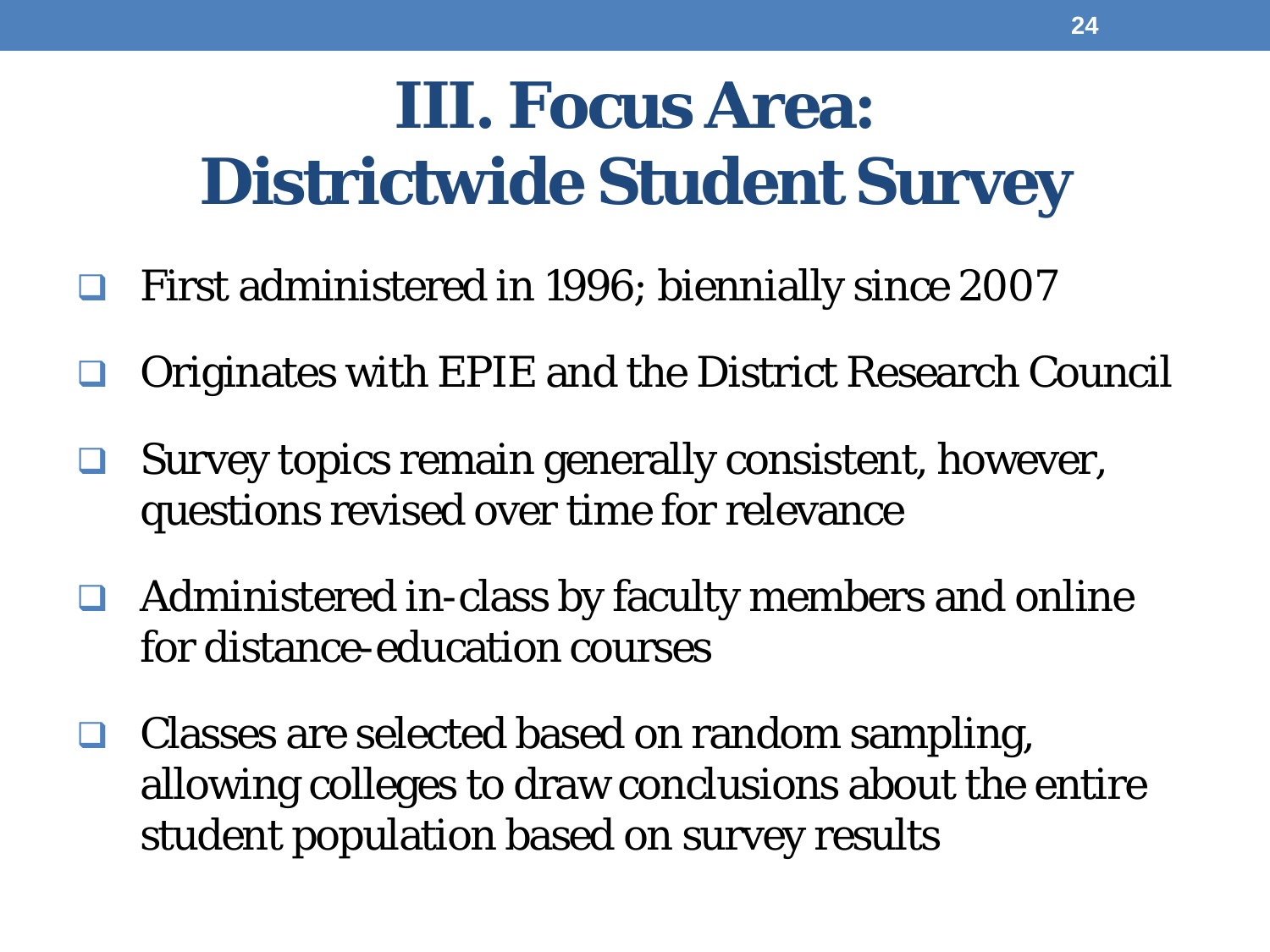### **Fall 2014 Student Survey**

- Survey conducted September 29 October 19
	- Included 1,484 class sections, involving 1,256 faculty members , and approximately 30,000 students
- □ 2014 survey topics included:
	- Student goals, academic plans and experiences
	- Student background and financial resources
	- **Satisfaction with college services**
	- College facilities and security
- **□** Survey questions now linked to accreditation standards
- Questions linked to Student Learning Outcomes (SLOs)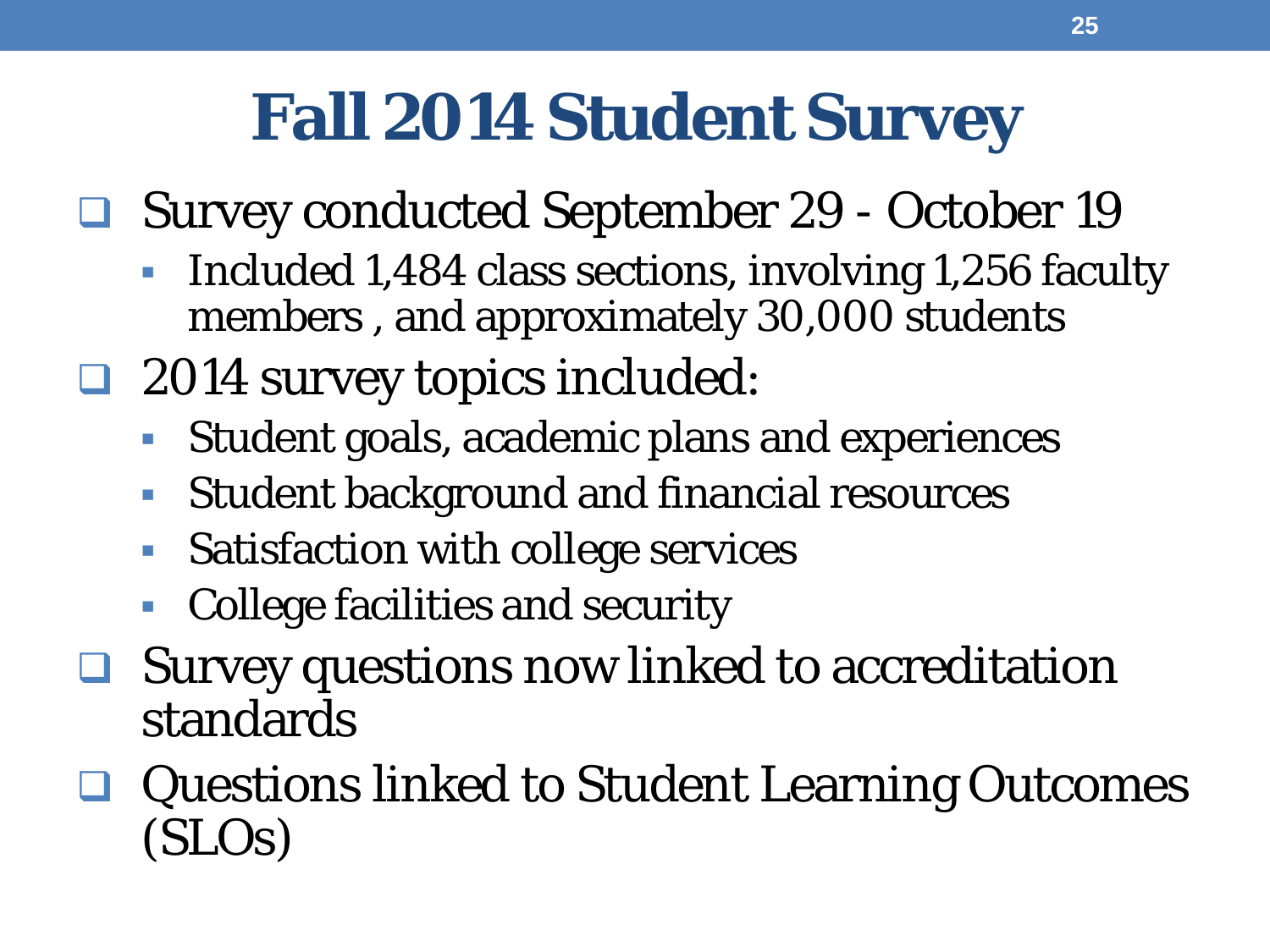## **Survey Questions and Corresponding Standards**

| <b>Survey Question</b>                                                                        | <b>Accreditation Standard</b>                               |
|-----------------------------------------------------------------------------------------------|-------------------------------------------------------------|
| I am familiar with the mission statement of this college                                      | <b>I.A Mission</b>                                          |
| I am aware of the intended learning outcomes of this college                                  | <b>I.B Academic Quality</b>                                 |
| I know where to find information on: Student success rates for this<br>college and my program | <b>I.B Institutional Effectiveness</b>                      |
| The policies and penalties for cheating are clear and enforced                                | <b>I.C Institutional Integrity</b>                          |
| Course syllabi are followed                                                                   | <b>II.A Instructional Programs</b>                          |
| Equipment and labs are adequate and up-to-date                                                | <b>II.B Library and Learning Support</b><br><b>Services</b> |
| Have you been able to follow the recommended list of courses in<br>your Educational Plan?     | <b>II.C Student Support Services</b>                        |
| I receive excellent instruction in most of my courses                                         | <b>III.A Human Resources</b>                                |
| Campus buildings are clean and well maintained                                                | <b>III.B Physical Resources</b>                             |
| I know who to contact if I have a problem with my LACCD email<br>account                      | <b>III.C Technology Resources</b>                           |
| Student needs are taken into consideration by this college when<br>making decisions           | <b>IV.A Decision-Making Roles and</b><br><b>Processes</b>   |
|                                                                                               |                                                             |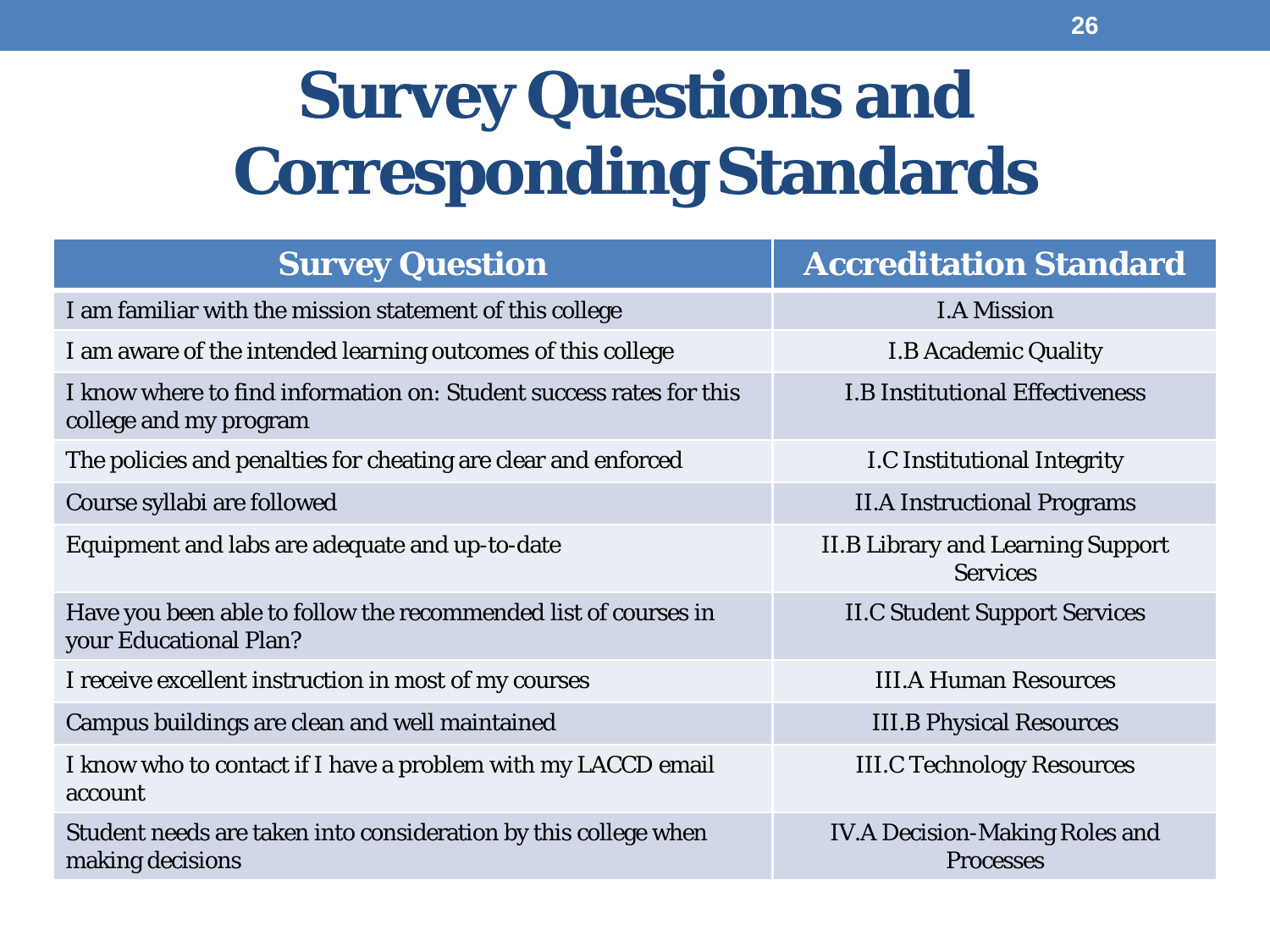## **Survey Questions Linked to Student Learning Outcomes (SLOs)**

| How much have your experiences at this<br>college, both in and out of class improved your<br>ability to | <b>Student</b><br><b>Learning</b><br><b>Outcome Area</b> |
|---------------------------------------------------------------------------------------------------------|----------------------------------------------------------|
| Contribute to the welfare of your community                                                             | <b>Civic Responsibility</b>                              |
| Write and speak clearly and effectively                                                                 | Communication                                            |
| Think critically and analytically                                                                       | <b>Critical Thinking</b>                                 |
| Understand people of other racial, cultural, or ethnic<br>backgrounds                                   | <b>Cultural Diversity</b>                                |
| Solve numerical problems                                                                                | <b>Quantitative Reasoning</b>                            |
| Learn effectively on your own                                                                           | Self-awareness and<br><b>Interpersonal Skills</b>        |
| Use computers and other information technology                                                          | <b>Technical Competence</b>                              |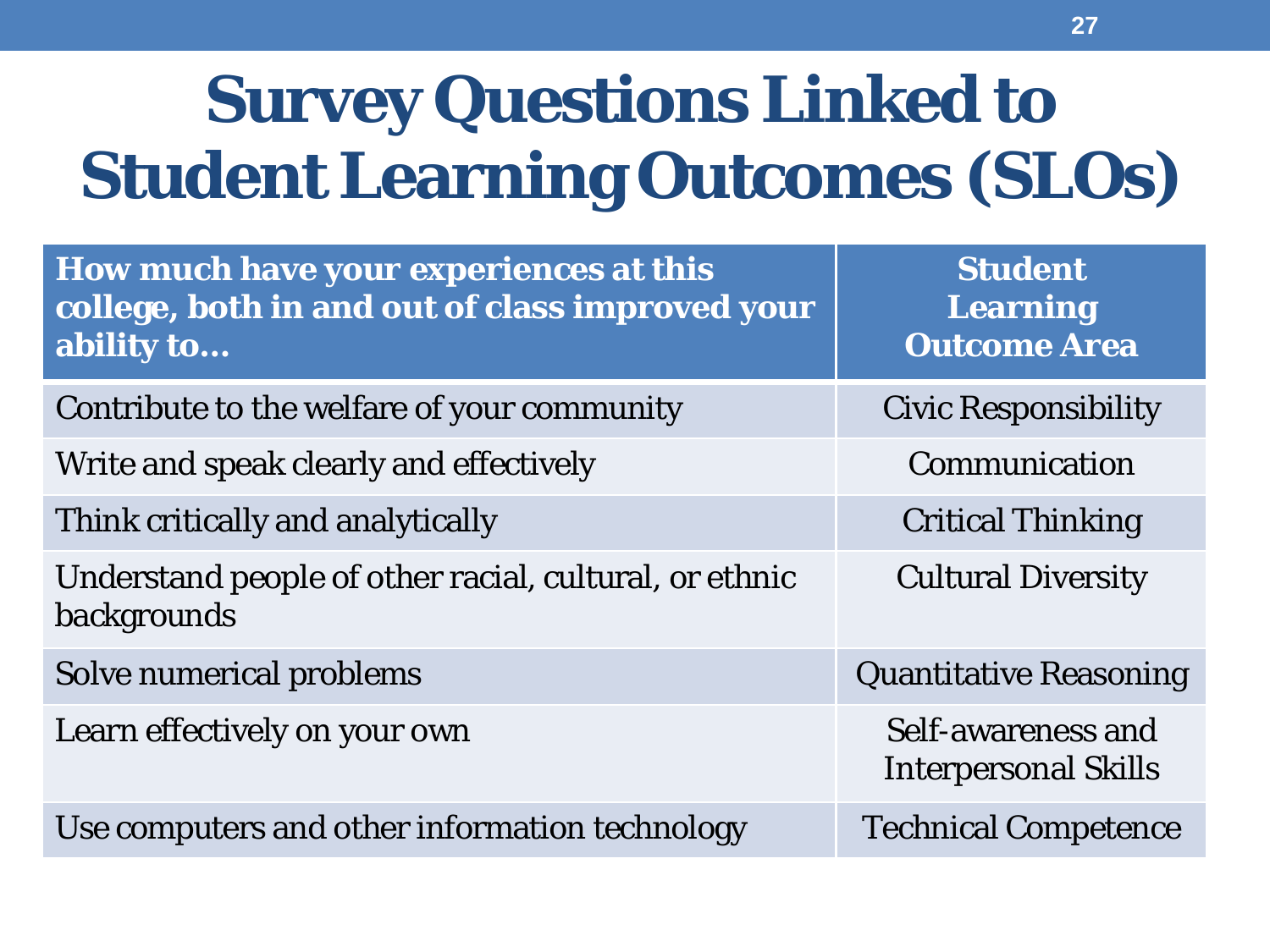## **IV. Focus Area: District-level Planning & Governance**

- □ Lead/facilitate District Planning and Accreditation Committee (DPAC) activities, including review of new standards and evidence
- **□ Provide ongoing training for DPAC and college** participants
- **□ Review timing and integration of District-level plans**
- □ Review committees, charges and websites for accuracy
- **□ Update Governance Handbook**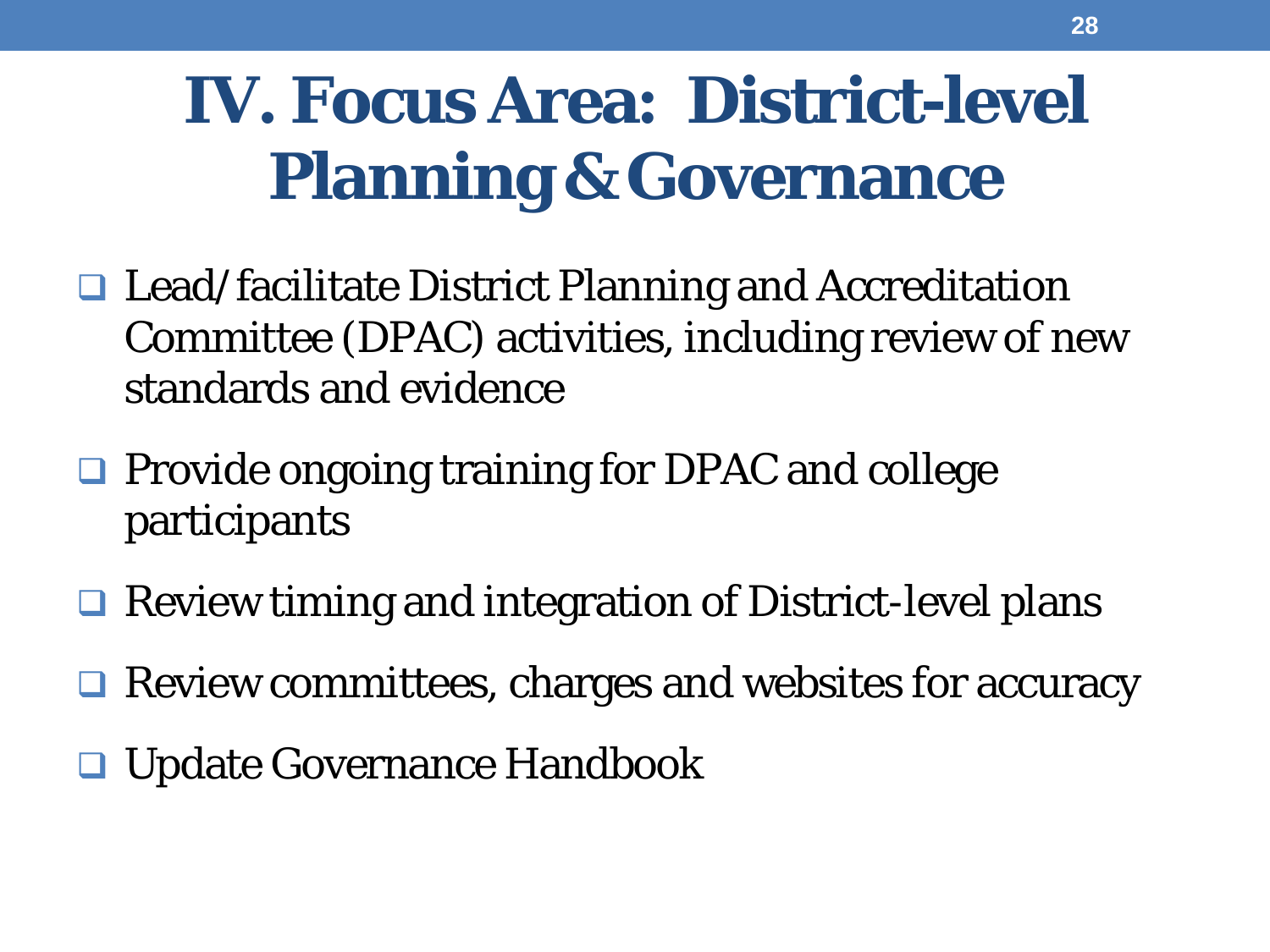## **District Plans**

- **□ Review District plans for timing, congruence** and internal consistency
	- Strategic Plan (Vision 2017)
	- Technology Plan
- **□ Ongoing review of District Strategic Plan** 
	- Are the objectives still accurate?
	- Do they need to be stronger to support college goals?
	- **IS anything missing?**
- $\Box$  Revise as needed to ensure all District plans sync appropriately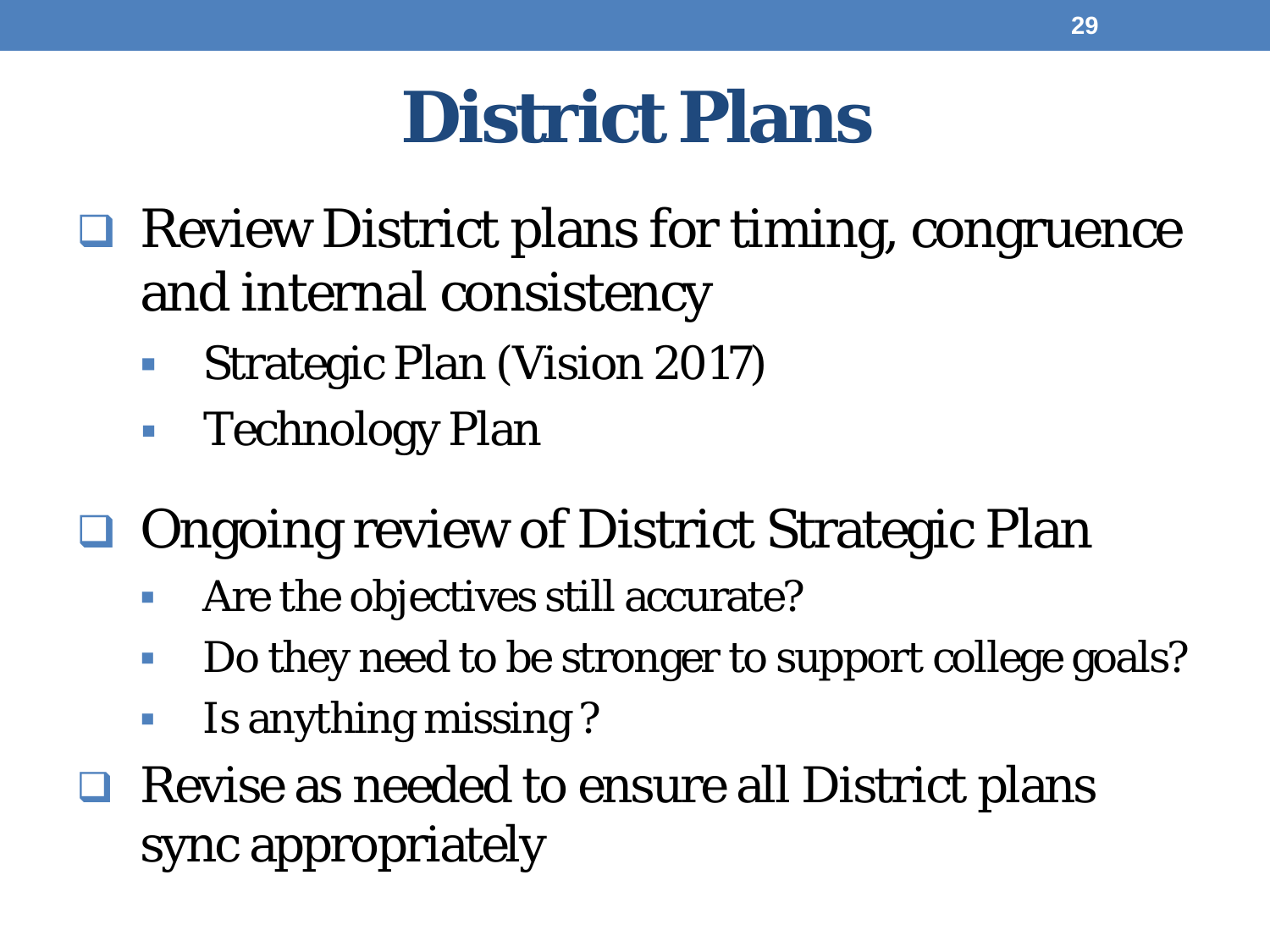## **District Committees**

- **Review Districtwide Committees** 
	- District Budget Committee (DBC)
	- **Technology Policy Planning Committee (TPPC)**
	- **District Planning and Accreditation Committee** (DPAC)
- $\Box$  How do the committees interact?
- $\Box$  What are the points of mutual contact?
- □ Are there any redundancies?
- How do we *show evidence* of our working together?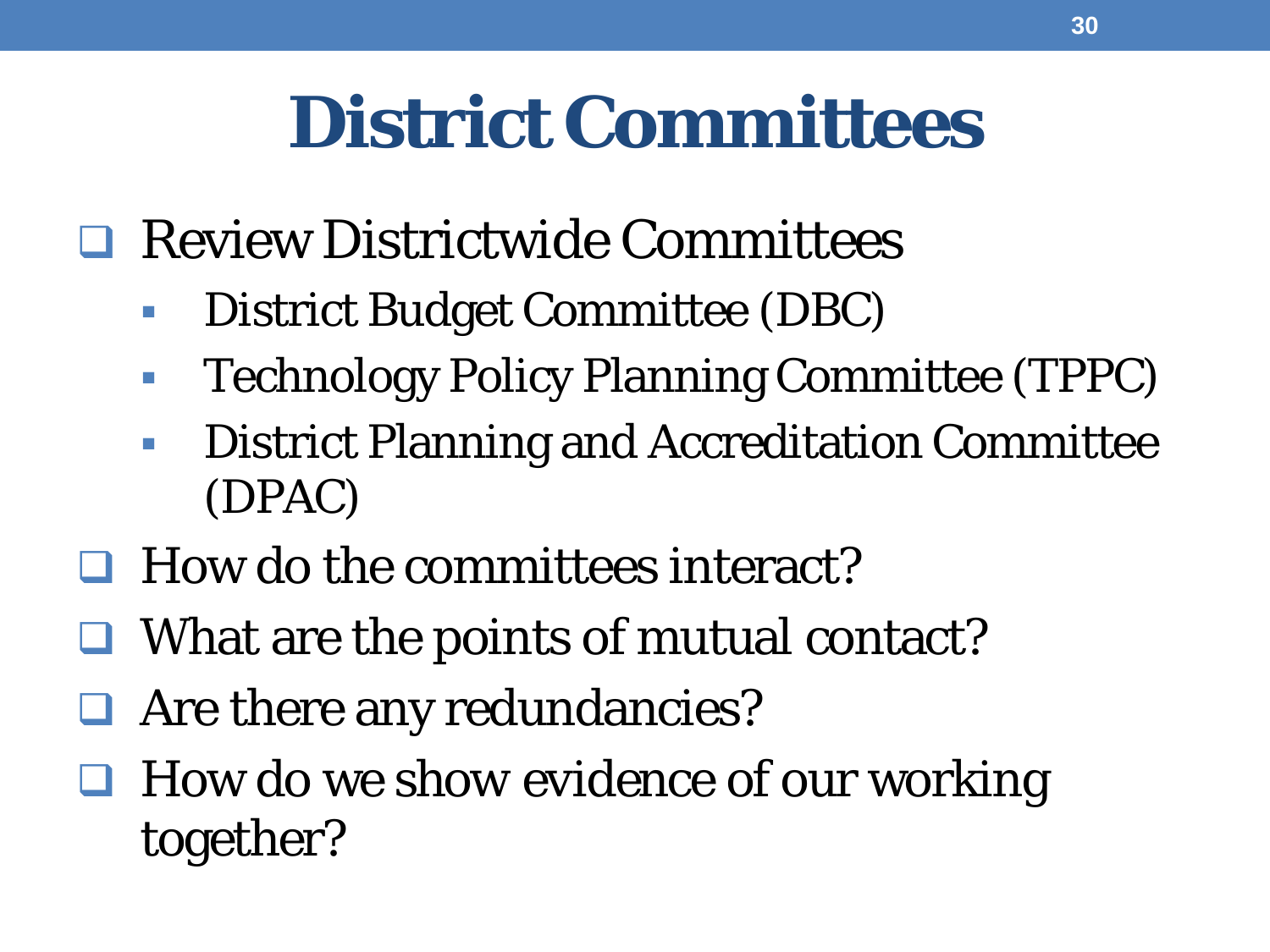#### **Review Shared Governance Handbook**

#### **□ Fit-Gap questions included:**

- Does it accurately reflect our current practices?
- Are all internal references congruent?
- How does it match against the new standards?

#### **□** Gaps identified:

- Planning processes are out of sync
- **Update councils and committees**
- **Update organizational charts and functional maps**

#### **□ Revisions underway: next steps**

- Vetting with constituent groups
- Board review and approval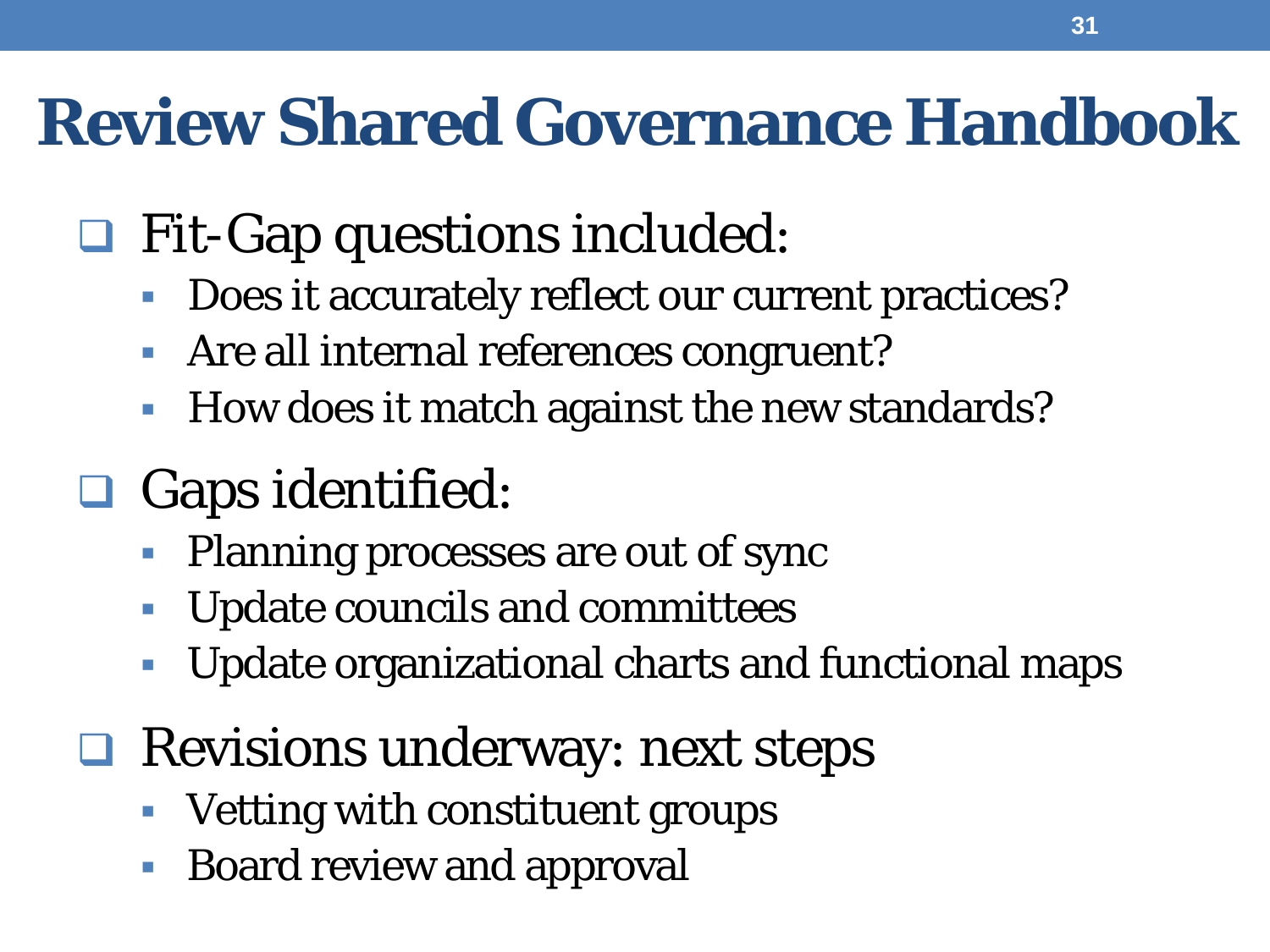### **V. Focus Area: Strengthen EPIE Infrastructure**

- □ Ongoing updates to Board rules and Administrative Regulations
- **□** Create master calendar to track Board approval of benchmark documents
- Create accreditation 2016 Newsletter
- □ Complete revision of EPIE website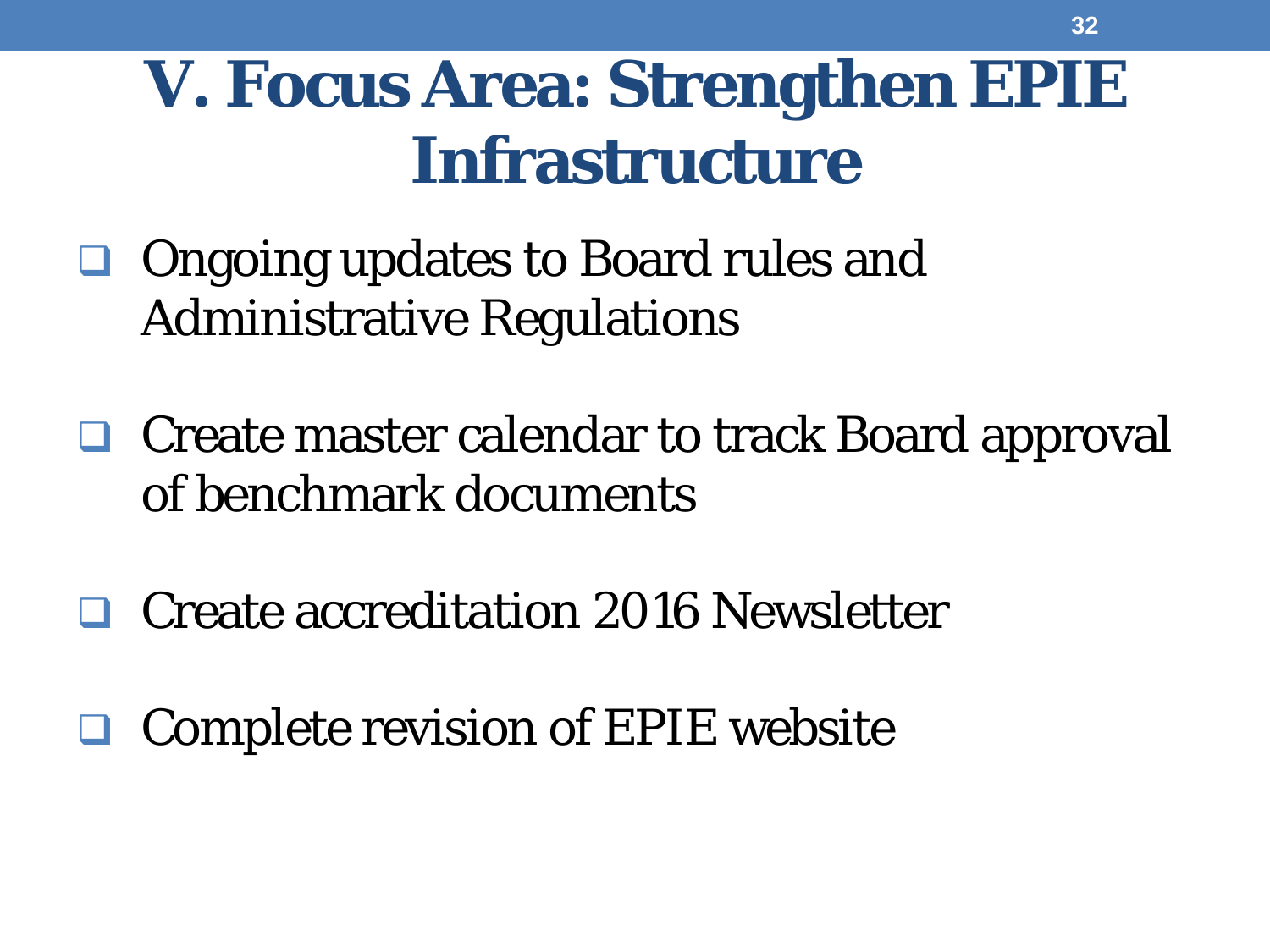|               |                 | 33                                                                                                                        |                          |
|---------------|-----------------|---------------------------------------------------------------------------------------------------------------------------|--------------------------|
| Semester/Year | Entity          | Status as of April 2015                                                                                                   | <b>Status</b>            |
|               | <b>Colleges</b> | Submit Strategic Plan updates (City, Mission, Southwest and West)<br> 1)<br><b>December</b>                               |                          |
|               | <b>Board</b>    | IE Committee conducts site visits at Southwest, West (December 9) and<br> 1)<br>Harbor (December 11)                      |                          |
|               |                 | $\left 2\right)$<br>IE Committee reviews college Strategic Plan updates (City, Mission,<br>Southwest, West)               |                          |
|               | <b>DPAC</b>     | Review District and college evidence against new standards<br> 1)                                                         |                          |
|               |                 | Begin review of LACCD Strategic Plan (DSP)<br> 2)                                                                         | $\ln$<br><b>Progress</b> |
| Fall<br>2014  |                 | 1)<br>Develop program review for all units in the ESC: 3-5 Service Area Outcomes<br>(SAO's) for each unit (December 2014) |                          |
|               |                 | Begin internal review of District Governance and Functions Handbook,<br> 2)<br>Parts   & 2 (December 2014)                |                          |
|               | <b>ESC</b>      | 3)<br>Review Districtwide councils and committees, Board committees, and<br>corresponding websites (December 2014)        |                          |
|               |                 | Provide final draft of District recommendation updates for Seaside colleges<br> 4)<br>(October 2014)                      |                          |
|               |                 | Develop SharePoint document management system for District evidence<br> 5)<br>(October-December 2014)                     |                          |
|               |                 | Conduct student survey (September-October)<br> 6)                                                                         |                          |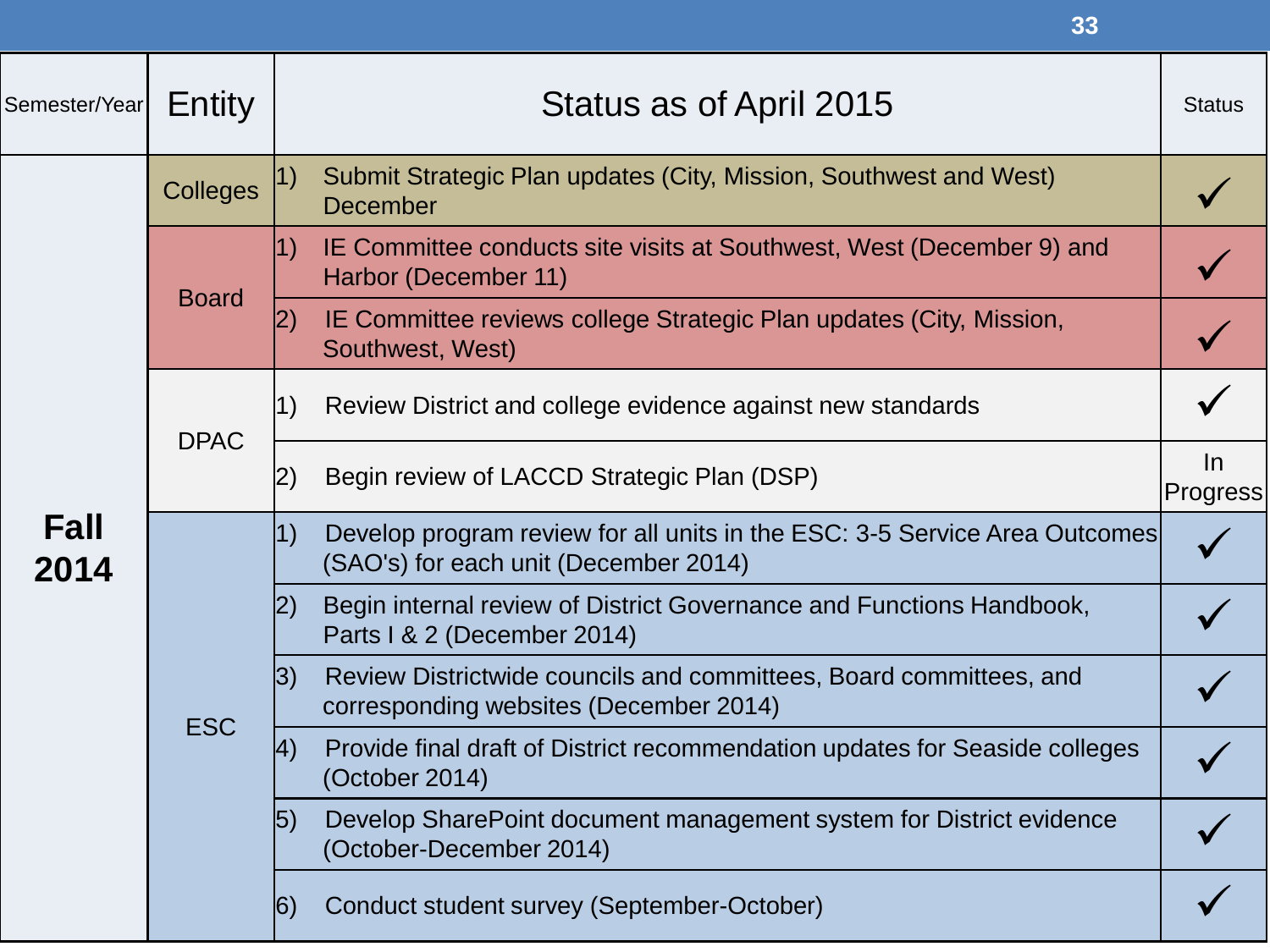|                       |                 | 34                                                                                                               |                          |
|-----------------------|-----------------|------------------------------------------------------------------------------------------------------------------|--------------------------|
| Semester/Year         | Entity          | Status as of April 2015                                                                                          | <b>Status</b>            |
|                       | <b>Colleges</b> | Mid-Term Reports from Harbor, Southwest and West; Follow-Up Report from<br>Valley (January 2015)                 |                          |
|                       | <b>Board</b>    | IE accepts Mid-Term reports from Harbor, Southwest and West; Follow-Up<br>from Valley and Mission (January 2015) |                          |
| <b>Winter</b><br>2015 | <b>DPAC</b>     | Revise DPAC mission, membership; establish annual goals<br> 1)                                                   | $\ln$<br><b>Progress</b> |
|                       |                 | Continue review of LACCD Strategic Plan<br>$ 2\rangle$                                                           | $\ln$<br><b>Progress</b> |
|                       | <b>ESC</b>      | Complete internal review of Parts I, II District Governance and Functions<br> 1)<br>(DG&F) Handbook              | $\ln$<br><b>Progress</b> |
|                       |                 | Finalize Service Area Outcomes (SAOs) for ESC units, conduct program<br> 2)<br>review                            |                          |
|                       |                 | Begin development of online program review system for ESC<br> 3)                                                 |                          |
|                       |                 | Complete District evidence files; begin drafting District-level responses to<br> 4)<br>Standards III, IV         |                          |
|                       |                 | Begin analysis of student survey<br> 5)                                                                          |                          |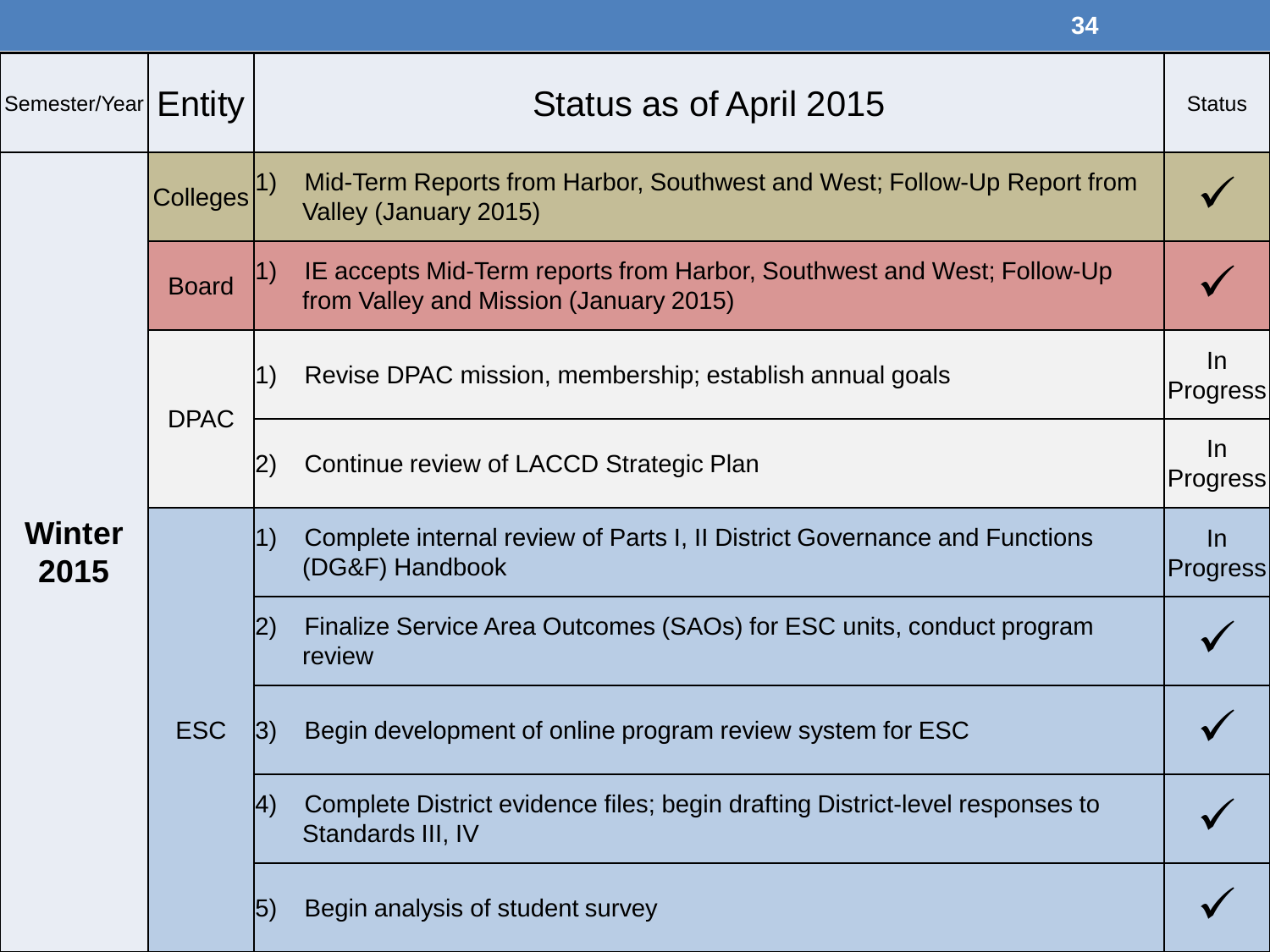|               |                         | 35                                                                                                                 |                                                                                                      |                                                                     |                   |
|---------------|-------------------------|--------------------------------------------------------------------------------------------------------------------|------------------------------------------------------------------------------------------------------|---------------------------------------------------------------------|-------------------|
| Semester/Year | Entity                  | Status as of April 2015                                                                                            | <b>Status</b>                                                                                        |                                                                     |                   |
|               |                         | Annual College Effectiveness Reports from City, East and Harbor (February 2015)<br>1)                              |                                                                                                      |                                                                     |                   |
|               | Colleges <sup>[2]</sup> | Annual College Effectiveness Reports from Mission, Pierce and Southwest (March 2015)                               |                                                                                                      |                                                                     |                   |
|               |                         | Annual College Effectiveness Reports from Trade, Valley and West (April 2015)<br> 3)                               |                                                                                                      |                                                                     |                   |
|               | <b>Board</b>            | Receive Annual College Effectiveness Reports (all)<br> 1)                                                          |                                                                                                      |                                                                     |                   |
|               | <b>DPAC</b>             |                                                                                                                    |                                                                                                      | Finalize mission, membership and annual goals (February 2015)<br>1) | $\ln$<br>Progress |
| <b>Spring</b> |                         | Review updates of District Governance and Functions Handbook Part 1 (March 2015)<br>2)                             | $\ln$<br>Progress                                                                                    |                                                                     |                   |
| 2015          |                         |                                                                                                                    | Review update of District Governance and Functions Handbook Part 2 (February 2015)<br>3)             | $\ln$<br>Progress                                                   |                   |
|               |                         | Complete review of District Strategic Plan (April 2015)<br> 4)                                                     | $\ln$<br><b>Progress</b>                                                                             |                                                                     |                   |
|               |                         |                                                                                                                    | Vet updates to District Governance & Functions Handbook with constituent groups<br>1)<br>(March-May) | $\ln$<br><b>Progress</b>                                            |                   |
|               |                         | Finalize updates to District-level planning framework (May 2015)                                                   | $\ln$<br><b>Progress</b>                                                                             |                                                                     |                   |
|               | <b>ESC</b>              | Continue drafting District-level responses to Standards III, IV<br> 3)                                             | In<br><b>Progress</b>                                                                                |                                                                     |                   |
|               |                         | Finalize online program review system for ESC; transfer existing paper documentation into<br>$ 4\rangle$<br>system | $\ln$<br>Progress                                                                                    |                                                                     |                   |
|               |                         | Publish student survey results keyed to ACCJC Standards and SLO Outcomes<br> 5)                                    | $\ln$<br><b>Progress</b>                                                                             |                                                                     |                   |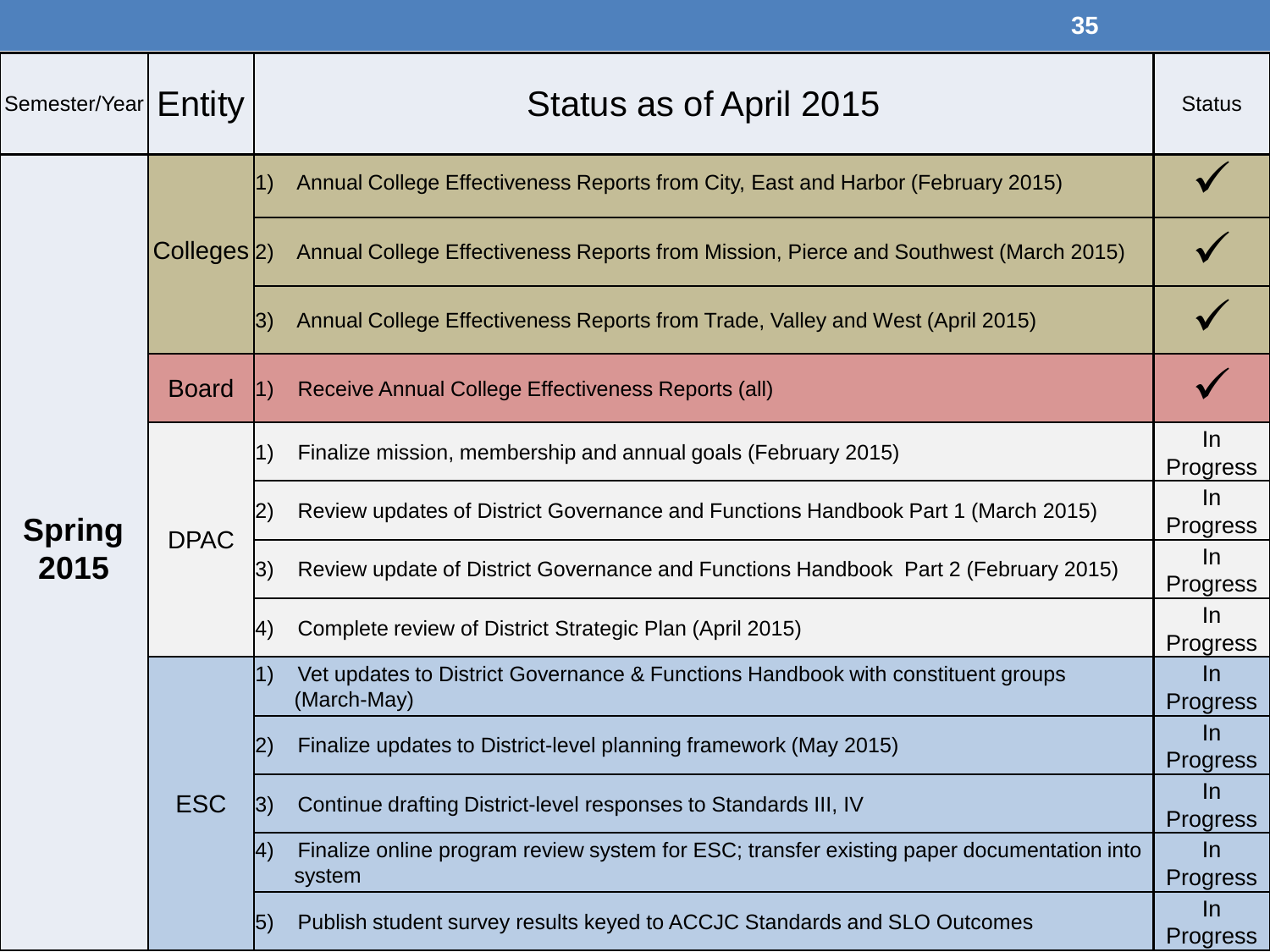|                               |                         |            | 36                                                                                                                |               |
|-------------------------------|-------------------------|------------|-------------------------------------------------------------------------------------------------------------------|---------------|
| Semester/Year  ${\sf Entity}$ |                         |            | Status as of April 2015                                                                                           | <b>Status</b> |
|                               | Colleges <sup>[1]</sup> |            | <b>Ongoing preparation for Spring 2016 visits</b>                                                                 |               |
| <b>Summer</b>                 | <b>Board</b>            | 1)         | Board to review and approve updates to District Strategic Plan (July 2015)                                        |               |
| 2015                          | <b>DPAC</b>             | 1)         | Review first draft District-level responses to Standards III, IV                                                  |               |
|                               | <b>ESC</b>              | 1)         | Release first draft District-level responses to Standards III, IV                                                 |               |
|                               | Colleges <sup>[1]</sup> |            | <b>Finalize Self-Evaluation Reports (all)</b>                                                                     |               |
|                               | <b>Board</b>            | $\vert 1)$ | IESS Committee conducts site visits (all - dates TBD)                                                             |               |
|                               |                         | 2)         | Board receives and approves Self-Evaluation Reports (all - dates TBD)                                             |               |
| Fall                          | <b>DPAC</b>             | 1)         | Review, update annual goals                                                                                       |               |
| 2015                          | <b>ESC</b>              | 1)         | Release final District-level responses to Standards III, IV (September 2015)                                      |               |
|                               |                         |            | Conclude first-year ESC program review cycle; make improvements as needed                                         |               |
|                               |                         | 3)         | Continue review of internal systems, ensure all evidence files are in order and<br>posted to SharePoint (ongoing) |               |
|                               | Colleges <sup>[1]</sup> |            | Finalize preparation for Spring 2016 visits                                                                       |               |
| Winter                        | <b>Board</b>            | 1)         | IESS Committee continues site visits (all - dates TBD)                                                            |               |
| 2016                          | <b>DPAC</b>             | 1)         | Review ESC websites, note discrepancies, make recommendations                                                     |               |
|                               | <b>ESC</b>              | 1)         | Finalize review of internal systems, ensure all evidence files are in order and<br>posted (ongoing)               |               |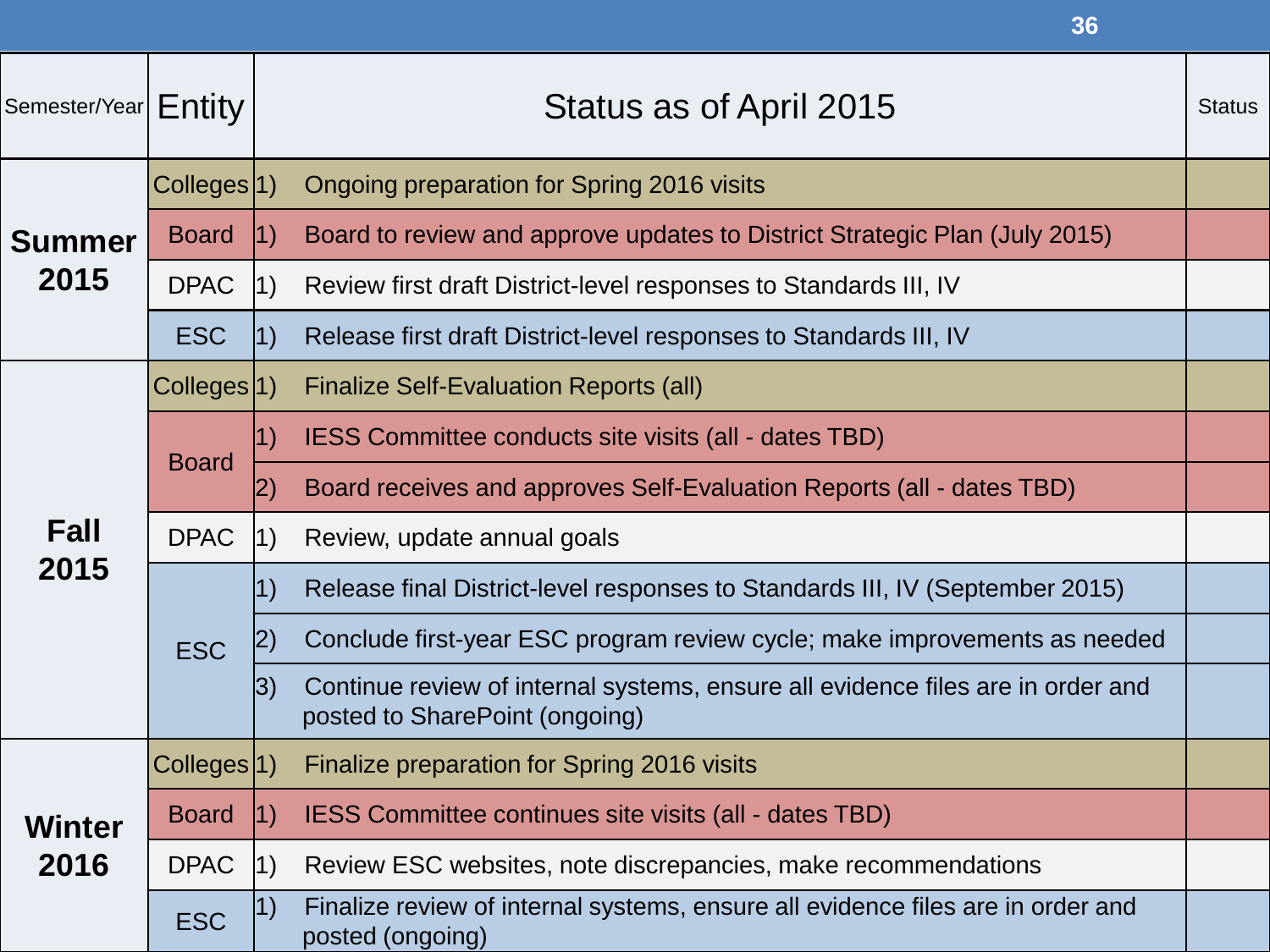|                                          |                 | 37                                                                                             |               |
|------------------------------------------|-----------------|------------------------------------------------------------------------------------------------|---------------|
| Semester/Year $\mid$ $\mathsf{Entity}$ . |                 | Status as of April 2015                                                                        | <b>Status</b> |
|                                          |                 | Annual College Effectiveness Reports from City, East and Harbor<br> 1)<br>(February 2016)      |               |
|                                          | <b>Colleges</b> | Annual College Effectiveness Reports from Mission, Pierce and Southwest<br>I2)<br>(March 2016) |               |
| <b>Spring</b><br>2016                    |                 | Annual College Effectiveness Reports from Trade, Valley and West (April 2016)<br> 3)           |               |
|                                          |                 | $ 4)$ ACCJC Visit (March 2016)                                                                 |               |
|                                          | <b>Board</b>    | Receive Annual College Effectiveness Reports (all)                                             |               |
|                                          |                 | <b>ACCJC Visit (March 2016)</b><br> 2)                                                         |               |
|                                          | <b>DPAC</b>     | Pray for Positive ACCJC Visit<br>$ 1\rangle$                                                   |               |
|                                          | <b>ESC</b>      | 1) ACCJC Visit (March 2016)                                                                    |               |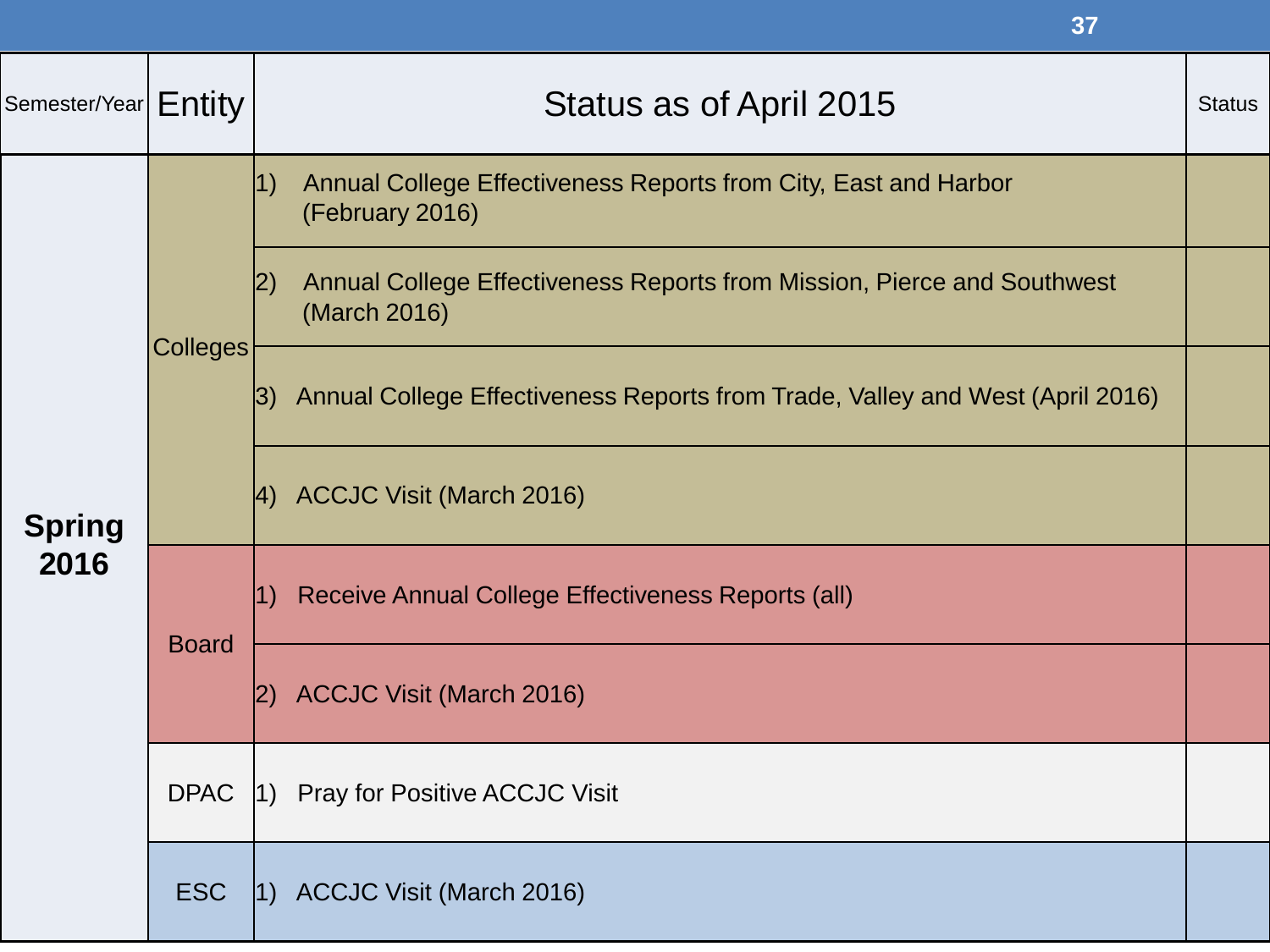## **Accreditation 2016 Newsletter**



# **ACCREDITATION 2016**

#### **Message from the Chancellor**

The reaccreditation requirements are the vehicles through which our colleges showcase their commitment to, and fulfillment of, the standards of the Accrediting Commission for Community and Junior Colleges (ACCJC).

The process for reaccreditation is intense and I commend those at the colleges and District office who are working tirelessly to ensure that we not only meet the standards, but exceed them

At LACCD, our administrators. faculty and staff are crafting robust self-evaluation reports, as we prepare



**Chancellor Rodriguez** 

to host concurrent site visits from peer evaluators representing ACCJC in spring 2016.

I encourage us to use the writing of these reports as an opportunity to improve, and through widespread campus dialogue, create the infrastructure necessary for sustained and continuous quality improvement. Sincerely,

Francisco C. Rodriguez, Ph.D. Chancellor

#### **Message from the District Academic Senate President**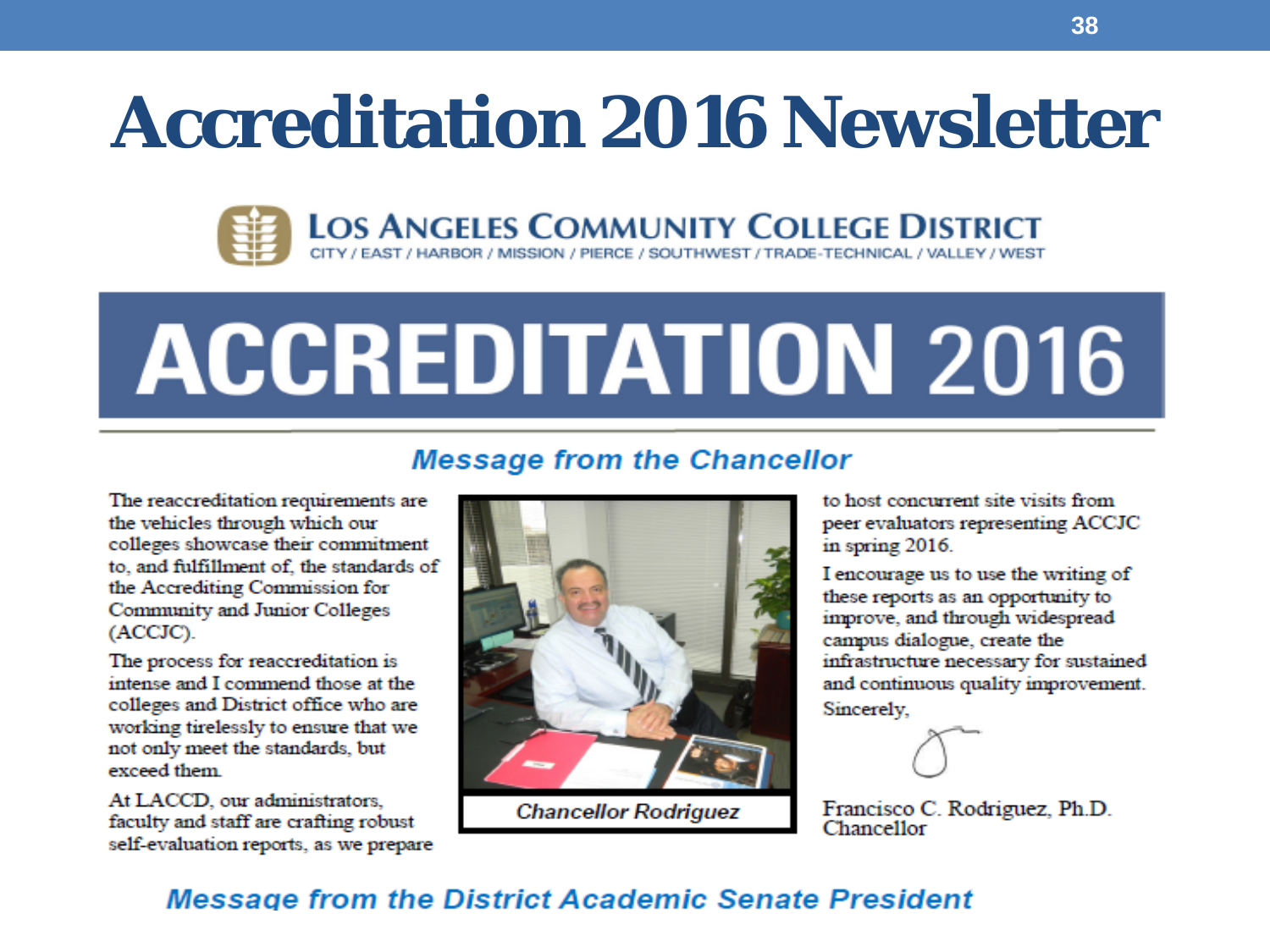## **Updated EPIE Website**

LACCD > Departments > Educational Programs and Institutional Effectiveness > Planning and Accreditation

- Educational Programs and **Institutional Effectiveness**
- Planning and Accreditation
- **District Strategic Plan**
- **District Governance and Functions Handbook**
- Contact Us

#### **Planning and Accreditation**

"Accreditation is the process for evaluating and assuring the quality of education used by the American higher education community. It is a uniquely American quality assurance process through which institutions collectively set standards for good practice, conduct peer-based evaluations of institutions on a regular basis, confer accredited status on institutions, and make the results of accreditation review of institutions known to the public." - ACCJC

#### **Accrediting Commission for Community and Junior Colleges (ACCJC)**

The nine LACCD colleges participate in a comprehensive accreditation "Self Study" every six years. During this process, teams of college faculty, administrators, support staff, and students work together to assess the effectiveness of current institutional efforts and to make plans to improve college performance. They are quided in this process by standards of good practice established by the Accrediting Commission for Community and Junior Colleges, an arm of the Western Associate of Schools and Colleges.

#### **District Review Cycle**

District Effectiveness Review Cycle.pdf 2014-15 Institutional Effectiveness and Accreditation Calendar.pdf

#### **College Accreditation Calendar**

2015-16 Scheduled Accreditation Reports and Visits.pdf

#### **LACCD Accreditation Reports**